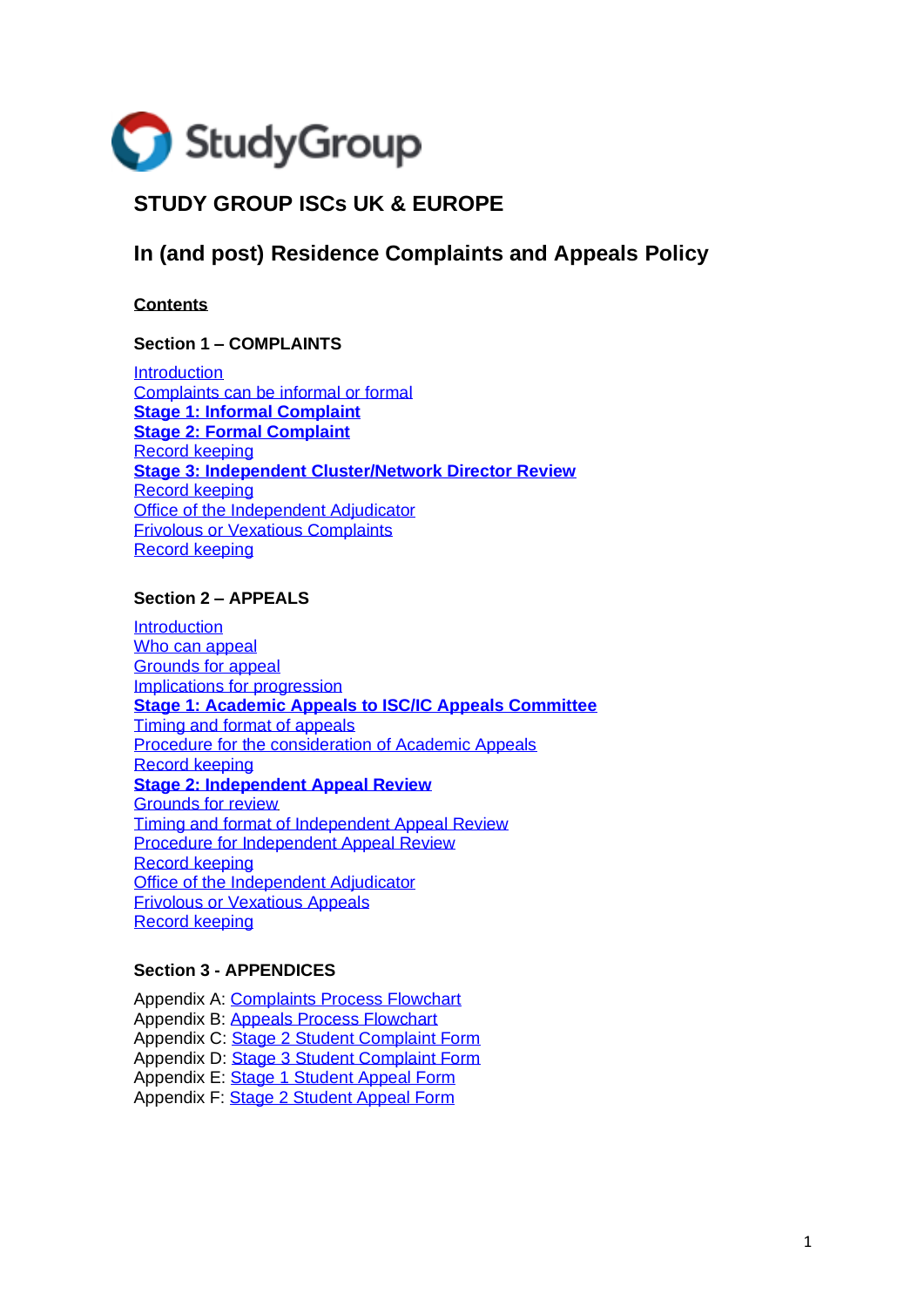# **SECTION 1 - COMPLAINTS**

#### <span id="page-1-0"></span>**1 Introduction**

- 1.1 The ISC/IC seeks at all times to provide the highest possible level of service. However, there may be occasions when a student feels that the level of service has not been good enough. The emphasis of the procedure is on addressing the complaint and arriving at an acceptable outcome as quickly as possible. Complaints will be taken seriously, and will be investigated thoroughly. Where necessary, swift and effective action will be taken to resolve the complaint and every effort will be made to prevent a recurrence. Where, however, a complaint is made with mischievous or malicious intent this will be viewed seriously and may result in disciplinary action. The ISC/IC will fulfil its obligations to the individual(s) against whom a complaint is made and investigations will be undertaken impartially.
- 1.2 Students who raise complaints should note that:
	- they will not suffer any disadvantage as a result of making the complaint;
	- everyone who responds to, investigates or adjudicates upon complaints is required to do so impartially and will not be permitted to act in any matter in which they have a material interest or in which any potential conflict of interest may arise;
	- privacy and confidentiality will be respected as far as possible at all stages of the process;
	- complaints will be considered on their own merits and on their particular facts and circumstances so that natural justice may be done.
- 1.3 Students are expected to put their name to any complaint they make. If a student does not wish for their name to be disclosed, they may request that the investigator(s) anonymise their complaint. The investigator(s) will only agree to do so if there are good and sufficient reasons for doing so. Complaints which are made anonymously are difficult, and sometimes inappropriate or impossible, to investigate. However, they may be considered at the discretion of the ISC/IC.
- 1.4 The ISC/IC and/or Academic Office will keep a record of complaints and will use the outcomes to inform future service provision.

#### <span id="page-1-1"></span>**2 Complaints can be Informal or Formal**

- 2.1 A complaint is an expression of dissatisfaction by one or more students about the provider's (Study Group's) action or lack of action, or about the standard of service provided by or on behalf of the provider.
- 2.2 An Academic Appeal, as opposed to a complaint, is made where a student feels that an academic process has not been followed or where there is a grievance on academic grounds. Appeals against academic judgement will not be heard.
- 2.3 Students should refer to the Academic Appeals section below for details of what constitutes grounds for appeal.
- 2.4 Students should refer to the 'Student Disciplinary Policy' if they wish to appeal the outcome of a disciplinary case.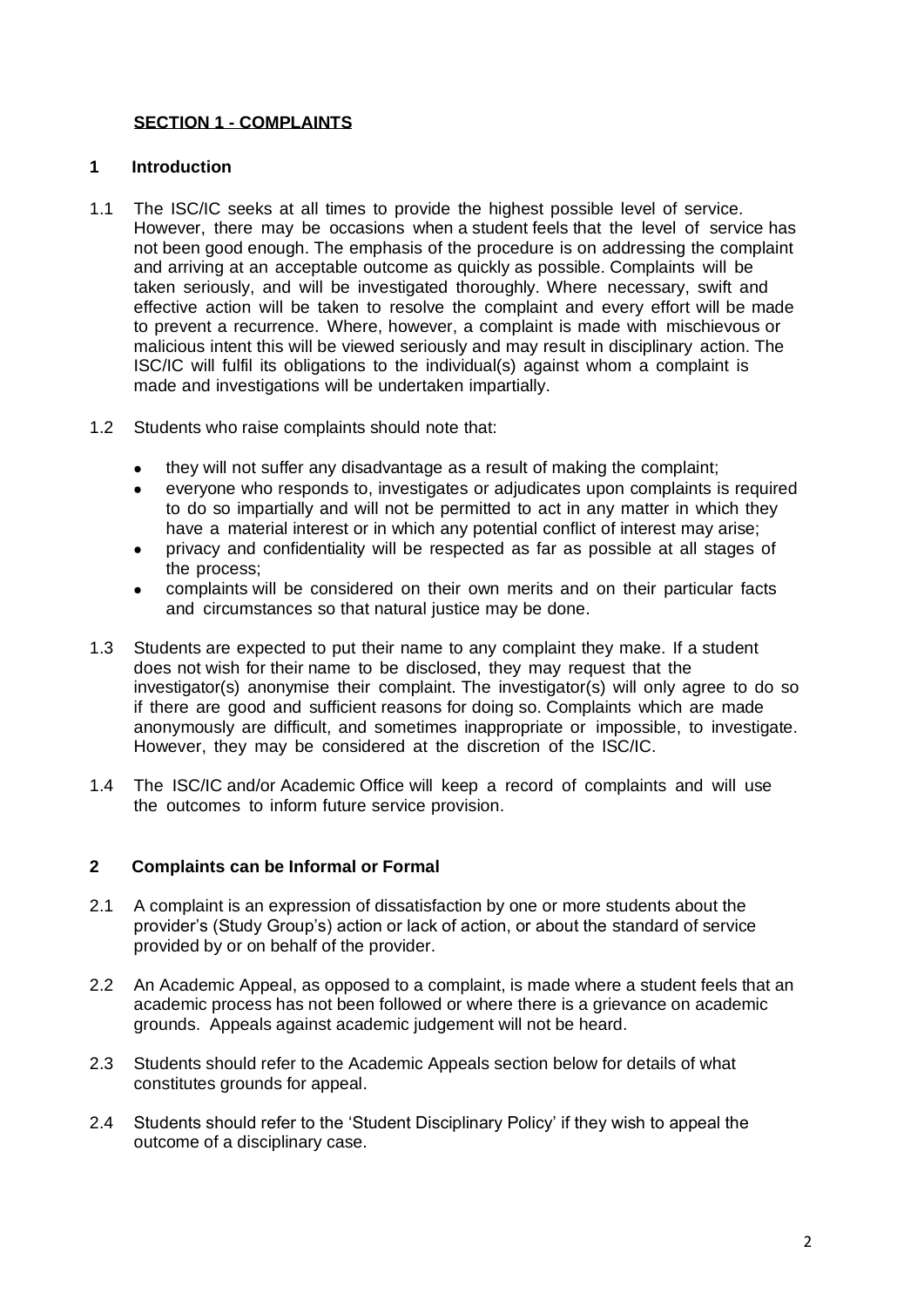2.5 If a student is unclear which procedure to follow, they should seek guidance from a member of staff at the ISC/IC.

# <span id="page-2-0"></span>**3 Stage 1: Informal Complaint**

- 3.1 The normal expectation is that students try to resolve a minor complaint or concern about the provision of a service (whether academic or non-academic) informally with the person or persons providing the service. The issue should be raised as early as possible in order that a prompt resolution may be achieved. In some instances, it may be more appropriate to pursue the complaint or concern informally with the Head of Centre/Centre Director.
- 3.2 If a student feels happier discussing any concerns they may have, in confidence, before deciding whether or not to pursue a complaint, their personal tutor (or other member of ISC staff) will be there to help. The emphasis of discussion will be on arriving at a satisfactory resolution of the complaint as quickly as possible, rather than on making a judgment about who is right or wrong.
- 3.3 Questions the Provider may consider in attempting early resolution of a complaint could include:
	- What specifically is the concern about and which area(s) of the Provider is/are involved?
	- What outcome is the student hoping for and can it be achieved?
	- Is the concern straightforward and likely to be resolved with little or no investigation?
	- Can it be resolved on the spot by providing, where appropriate, an explanation, an alternative solution or an apology?
	- Can someone else assist in seeking resolution, for example where an informal administrative resolution is required?
	- Would it be helpful to use confidential mediation or conciliation, and are the student and provider willing to do so?
	- What assistance or support can be provided to the student in taking this forward?
- 3.4 The ISC/IC should keep a record of each informal complaint including details of any discussions with the complainant/relevant members of staff and relevant email exchanges/written communication. This information may be required for any future investigation.
- 3.5 If a complaint has not been resolved to the student's satisfaction through informal discussion the student has declined to engage with early resolution, or the student believes that the complaint is of a more serious nature, then they have the right to make a formal written complaint to the Head of Centre/Centre Director using the Stage 2 Student Complaint form.

# <span id="page-2-1"></span>**4 Stage 2: Formal Complaint**

4.1 Where it has not been possible to resolve matters satisfactorily at source, or the complainant feels unable to make direct contact with the person responsible, the matter should be taken to the Head of Centre/Centre Director, indicating what reasonable steps the complainant would like to see taken to resolve the matter. The complainant should put the complaint in writing and should use the Stage 2 Student Complaint form for this purpose.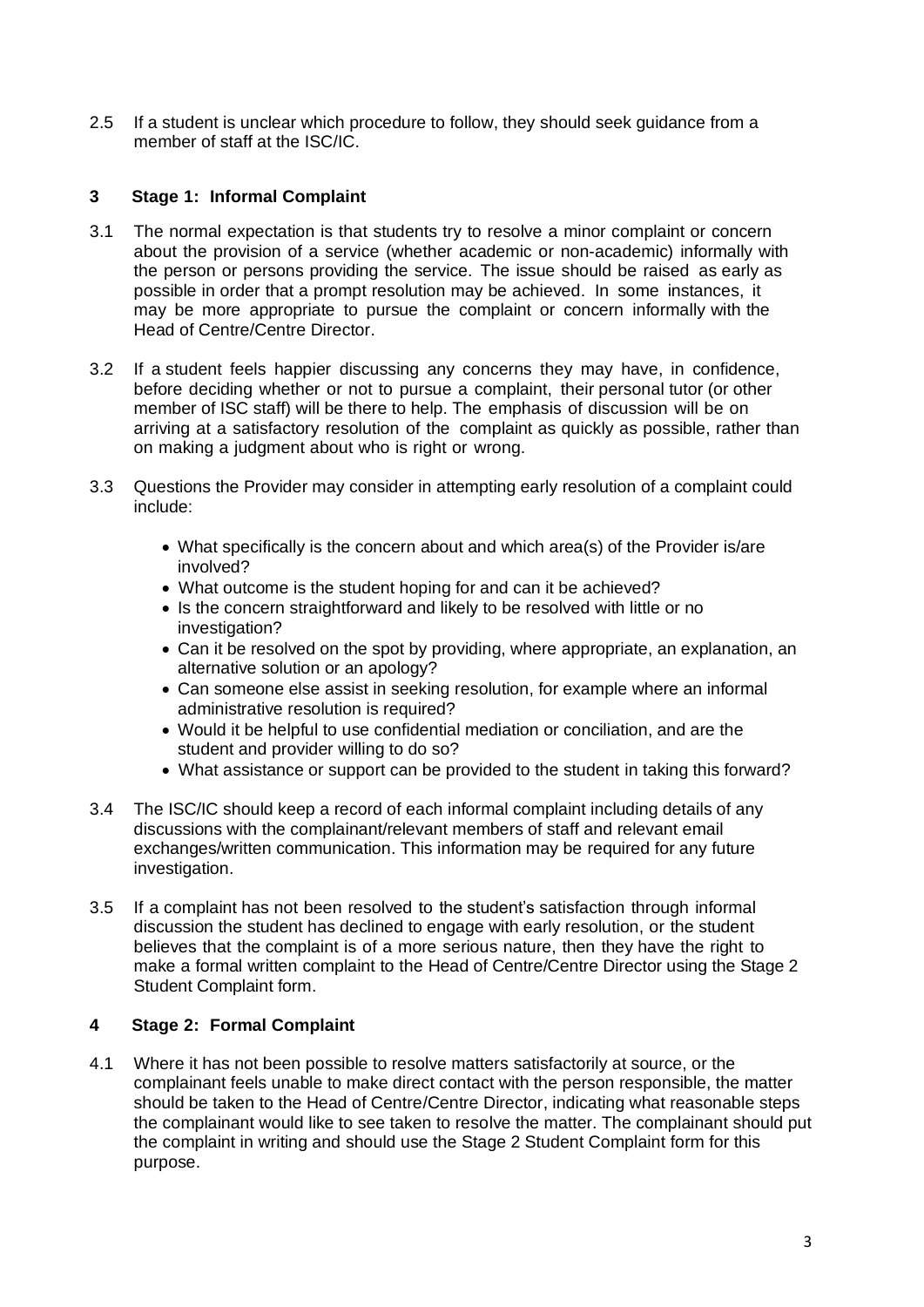- 4.2 Complaints will not be accepted from third parties unless written confirmation has been submitted by the student granting the Provider permission to liaise with the third party as their representative in the matter.
- 4.3 Where a complaint affects a number of students, those students may submit a 'group complaint'. In such circumstances, the group must nominate a representative to act on their behalf and through which the Provider will liaise / correspond.
- 4.4 A complainant should be provided with an acknowledgement of receipt and given an indication by the Head of Centre/Centre Director of the timescale likely to be required to investigate, reach a resolution on the complaint and report back to the complainant (should be within **20 working days** of receipt). The investigation should be completed as swiftly as possible and the complainant should be notified in the event of any delay in the process.
- 4.5 Meetings may be arranged between the complainant (and/or their representative) and the Head of Centre/Centre Director or other appropriate authority within the Centre to discuss the matter. The Head of Centre/Centre Director should ensure that relevant members of staff are involved at all stages of the process and are informed of the outcome of investigation of the complaint. This may involve, for example, members of staff against whom a complaint is made. A written record of any meetings held should be retained by the Head of Centre/Centre Director.
- 4.6 As part of the process of attempting to establish the facts of the complaint, the Head of Centre/Centre Director may decide to hold a separate meeting with the person(s) against whom the complaint is made (and who may be accompanied by a colleague or Union officer), and may also interview any material witnesses. A written record of the meeting should be retained by the Head of Centre/Centre Director.
- 4.7 In circumstances where it is necessary for the Head of Centre/Centre Director to meet with the person(s) against whom a complaint is made, the personal details (including name) of any witness statements submitted as part of the complaint must not be divulged to the person(s) against whom the complaint has been made.
- 4.8 Key questions the Head of Centre/Centre Director may consider when a Stage 2 formal complaint is received could include:
	- Is this a complaint or academic appeal? Should the student be referred to another procedure?
	- Was early resolution attempted? If not, should the matter be referred back to that stage?
	- Has the student set out clearly what the complaint is about and which area(s) of the Provider is/are involved?
	- Has the student provided evidence in support of the complaint? *(Not always possible or applicable)*
	- What outcome is the student hoping for and can it be achieved?
	- Is the complaint suitable for mediation or conciliation?
	- What assistance or support can be provided to the student in taking this forward?
- 4.9 Some complaints may require the Head of Centre/Centre Director to take particularly swift action. These may include, but are not limited to:
	- Complaints involving a threat of serious harm
	- Cases where the impact of the issues raised has detrimental consequences for the student's mental health or where the student displays significant distress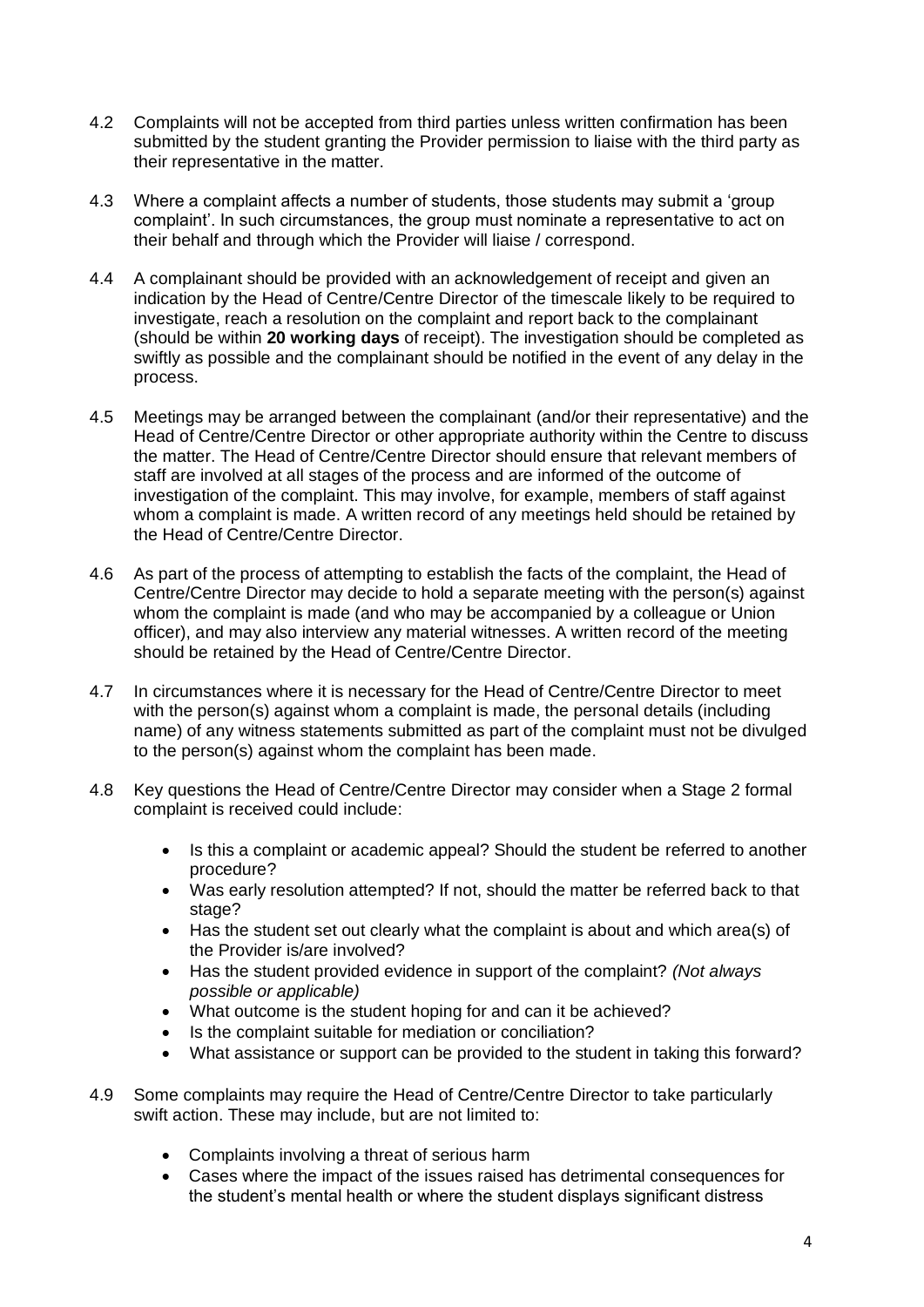- Complaints relating to disability support
- Issues of serious and repeated service failure and/or significant delay
- Issues of a highly sensitive nature
- 4.10 Recommendations may be forwarded by the Head of Centre/Centre Director to the Cluster/Network Director should a second opinion be required.
- 4.11 The complainant (and/or their representative) will be advised in writing of the actions taken to investigate the complaint, the outcome of the investigation (with a clear explanation of the reason/s the complaint has been rejected, where applicable) and confirmation of the student's right to escalate the complaint for review by an Independent Cluster/Network Director (via the Academic Office – see below) should the student remain dissatisfied.
- 4.12 Should the complainant choose or neglect to escalate the complaint to the Academic Office (Stage 3) within **10 working days** of the date of the Head of Centre/Centre Director's outcome letter, a COP letter may be issued upon request by the student. The letter will explain that the Provider's internal processes have not been completed. COP letters will not be issued at this stage unless specifically requested by the complainant.

# <span id="page-4-0"></span>**5 Record Keeping**

- 5.1 The Head of Centre/Centre Director should keep a full record of each formal complaint including the Stage 2 complaint form, details of any discussions with the complainant/relevant members of staff, relevant email exchanges and written communication. This information may be required for any future investigation.
- 5.2 Upon completion of Stage 1, the Head of Centre/Centre Director (or nominated Professional Services staff member) should upload the full case file to the secure complaints repository on Huddle (including scans of any hard copies). The title of the file should be comprised of the following in the order specified:
	- Prefix an identifier specific to the ISC/IC. For example, 'RHUL'/'LJMU'/'LUISC'
	- Name student name (full)
	- Case number for example, '001'/'002'/'003' and so on. (Case numbers should be specific to the case not the student).
- 5.3 The Academic Office will, on a regular basis, use the case files uploaded to the secure Huddle repository to maintain a central log of all formal complaints.

#### <span id="page-4-1"></span>**6 Stage 3: Independent Cluster/Network Director Review**

- 6.1 If the complainant remains dissatisfied with the outcome of the investigation of their formal complaint and they wish for there to be a) a review of procedures followed at the formal stage 1, b) a review of whether the outcome was reasonable, or c) if they wish to submit new material evidence which they were unable, for valid reasons, to provide earlier in the process, they may escalate the complaint to the independent Cluster/Network Director who will review the steps taken and decision made by the Head of Centre/Centre Director.
- 6.2 The student should complete a Stage 3 Student Complaint form and submit it to the Academic Office (**[academicregistry@studygroup.com](mailto:academicregistry@studygroup.com)**) within **10 working days** of the date on the Stage 2 outcomes letter from the Head of Centre/Centre Director. The Academic Office will acknowledge receipt, undertake administrative arrangements with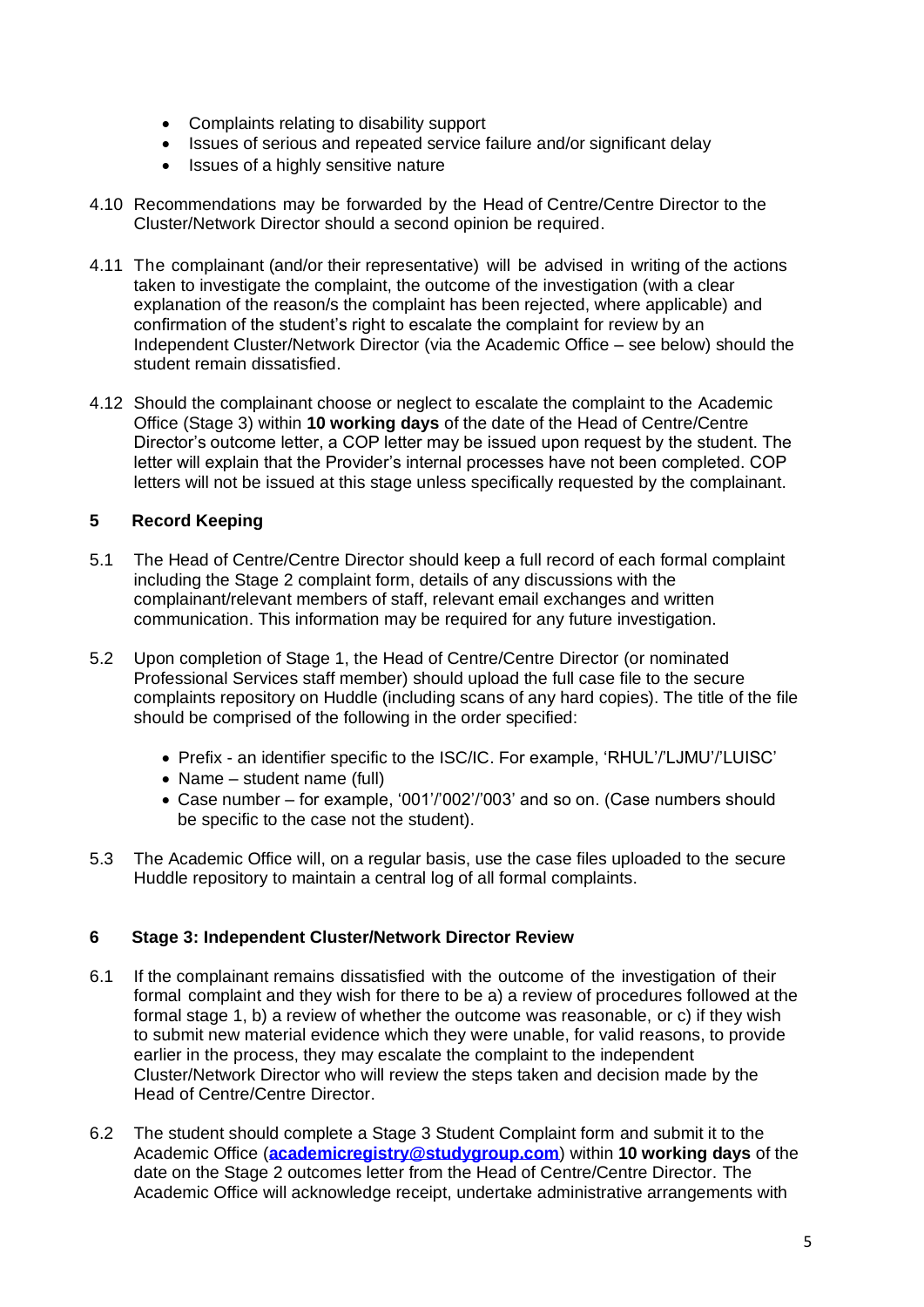respect to the Stage 3 complaint and notify the student of any anticipated delays.

- 6.3 The Academic Office will check a) whether the complaint is based on acceptable grounds (as indicated above 6.1) and b) whether the complaint has been submitted within the required timeframe (see above). If not, the complainant will a) be informed in writing that the complaint will not be heard because there are no grounds, (and will be advised of their right to complain to the Office of the Independent Adjudicator (OIA)) or b) be informed in writing that the complaint will not be heard because it was submitted outside the permitted timeframe without reasonable cause.
- 6.4 If the Stage 3 complaint has been submitted on acceptable grounds and within the permitted timeframe, the Academic Office will appoint an independent Cluster/Network Director from the Study Group network to review the complaint. The Cluster/Network Director will not be directly connected to the ISC/IC in question to ensure impartiality.
- 6.5 The review stage (Stage 3) will not usually consider the issues afresh or involve a further investigation. A complaint must have been considered at the Stage 2 level before it can be escalated to the review stage.
- 6.6 The Independent Cluster/Network Director may request additional information/clarification from the relevant Head of Centre/Centre Director in order to assist in their review and may, at their discretion, convene a small panel (of suitably independent staff) to assist them in their decision.
- 6.7 Key questions the independent Cluster/Network Director may consider when a Stage 3 escalated complaint is received could include:
	- Were the relevant procedures followed during the Stage 2 Formal Complaint process?
	- Was the outcome reasonable in all the circumstances?
	- Has the student received clear reasons why the complaint was rejected at Stage 2?
	- If new material evidence has been provided, has the student given valid reasons for not supplying this earlier?
- 6.8 The independent Cluster/Network Director will provide the complainant with written confirmation of the outcome of their review within **20 working days** of receipt of the escalated complaint (Stage 3 form).
- 6.9 If the complaint has not been upheld the outcome of the review should be communicated to the student in writing by issuing a Completion of Procedures (COP) letter as soon as possible and within **20 working days**. The letter should include a clear explanation and outline the reasons for the decision in straightforward language. *(see the Office of the [Independent Adjudicator's website for COP Letter Guidance](https://www.oiahe.org.uk/providers/completion-of-procedures-letters/))*
- 6.10 The COP letter should also advise the student about their right to submit a complaint to the Office of the Independent Adjudicator, the time limit for doing so and where to access advice in this regard *(see below)*.
- 6.11 If the Stage 3 complaint has been submitted on the basis of new material evidence and the Independent Cluster/Network Director is satisfied that the appellant has given valid reasons for not supplying the evidence earlier, the appeal will be referred back to the Head of Centre/Centre Director for further consideration, giving them the opportunity to review their initial decision in light of the new evidence. The Independent Cluster/Network Director will inform the appellant of the referral in writing within **20**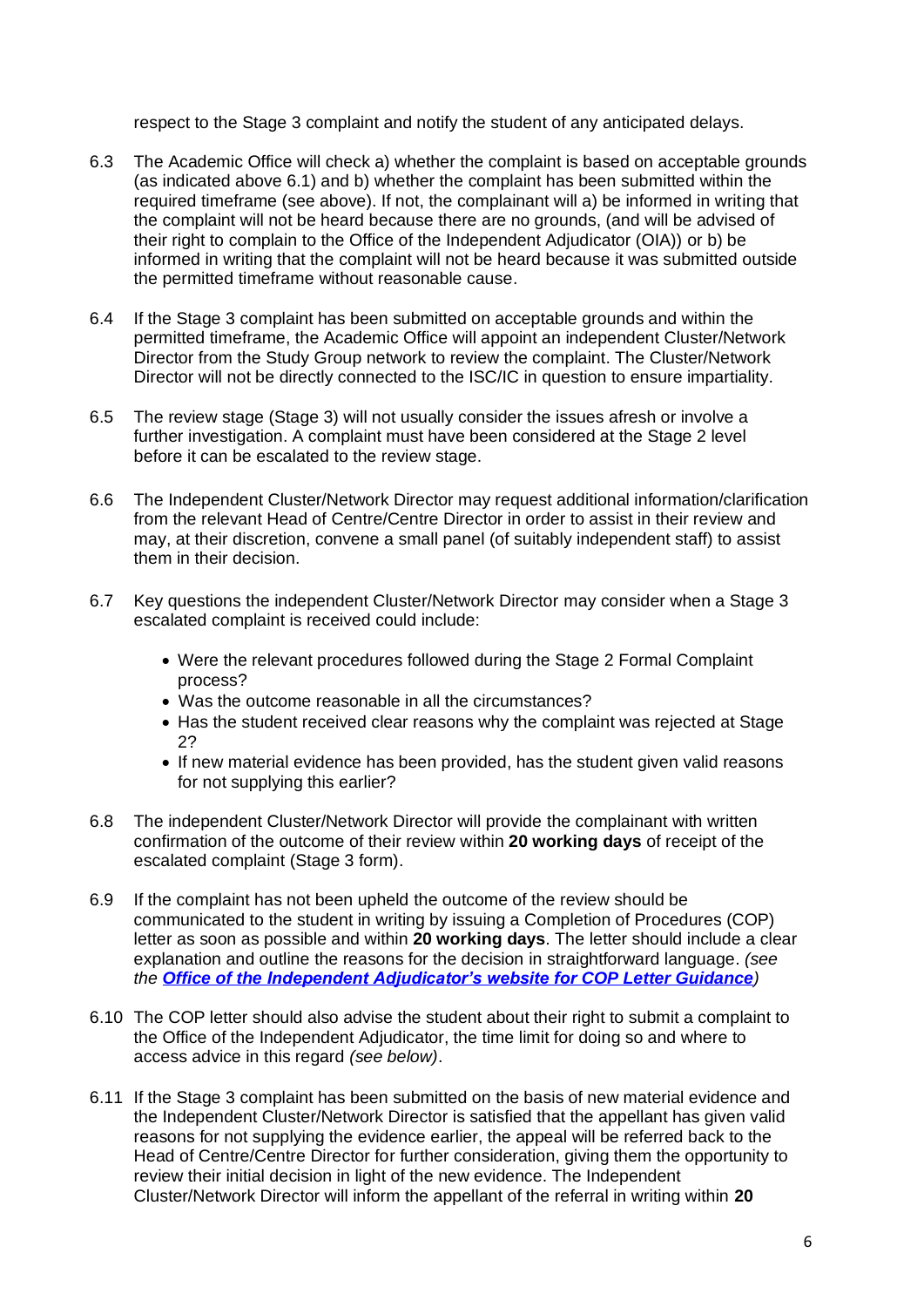#### **working days** of receipt of the Stage 3 complaint.

- 6.12 If the complaint is upheld, (the independent Cluster/Network Director may overturn the Head of Centre/Centre Director's decision made at Stage 2), the complainant should be informed in writing with an explanation of how and when any remedy will be implemented. (The letter should be issued within **20 working days** of receipt of the escalated complaint – Stage 3 form).
- 6.13 If the complaint is upheld a COP letter may be issued if requested by the student but will not be issued otherwise.

#### <span id="page-6-0"></span>**7 Record Keeping**

- 7.1 The Academic Office should keep a full record of each Stage 3 complaint including the Stage 3 complaint form, details of any discussions with the complainant/relevant members of staff, relevant email exchanges and written communication. This information may be required for any future investigation.
- 7.2 Upon completion of Stage 3, the Independent Cluster/Network Director should provide the Academic Office with the full case file in order for it to be stored securely and all relevant updates to be made to the central log.

#### <span id="page-6-1"></span>**8 Office of the Independent Adjudicator**

- 8.1 The Office of the Independent Adjudicator for Higher Education (OIA) is an independent body set up to review students' complaints against Universities (and other qualifying Education providers) within England and Wales.
- 8.2 Once a student's complaint has been considered through the above complaints process (both stages 1,2 and 3) or appeals process (see below), they have the right to lodge a complaint with the OIA should they remain unsatisfied with the final decision.
- 8.3 The OIA will only consider complaints from students who are (or were, for former students) on a Higher Education course and who have completed the provider's internal complaints or appeals process.
- 8.4 The OIA will only consider student complaints received within 12 months of the completion of the provider's internal complaints or appeals processes.
- 8.5 The OIA will NOT consider complaints about academic judgement, frivolous or vexatious complaints or complaints that have been dealt with before by the OIA. There are other restrictions to the types of complaints the OIA will consider and full details can be found on the OIA's website (see below).
- 8.6 For full details of the OIA's processes and procedures (including their complaint form), please refer to the OIA's website: [www.oiahe.org.uk](http://www.oiahe.org.uk/)

# <span id="page-6-2"></span>**9 Frivolous or Vexatious Complaints**

- 9.1 The Provider reserves the right to terminate consideration of a complaint if it is considered to be frivolous or vexatious. Examples of such complaints include:
	- Complaints which are obsessive, harassing or repetitive
	- Insistence on pursuing non-meritorious complaints and/or unrealistic, unreasonable outcomes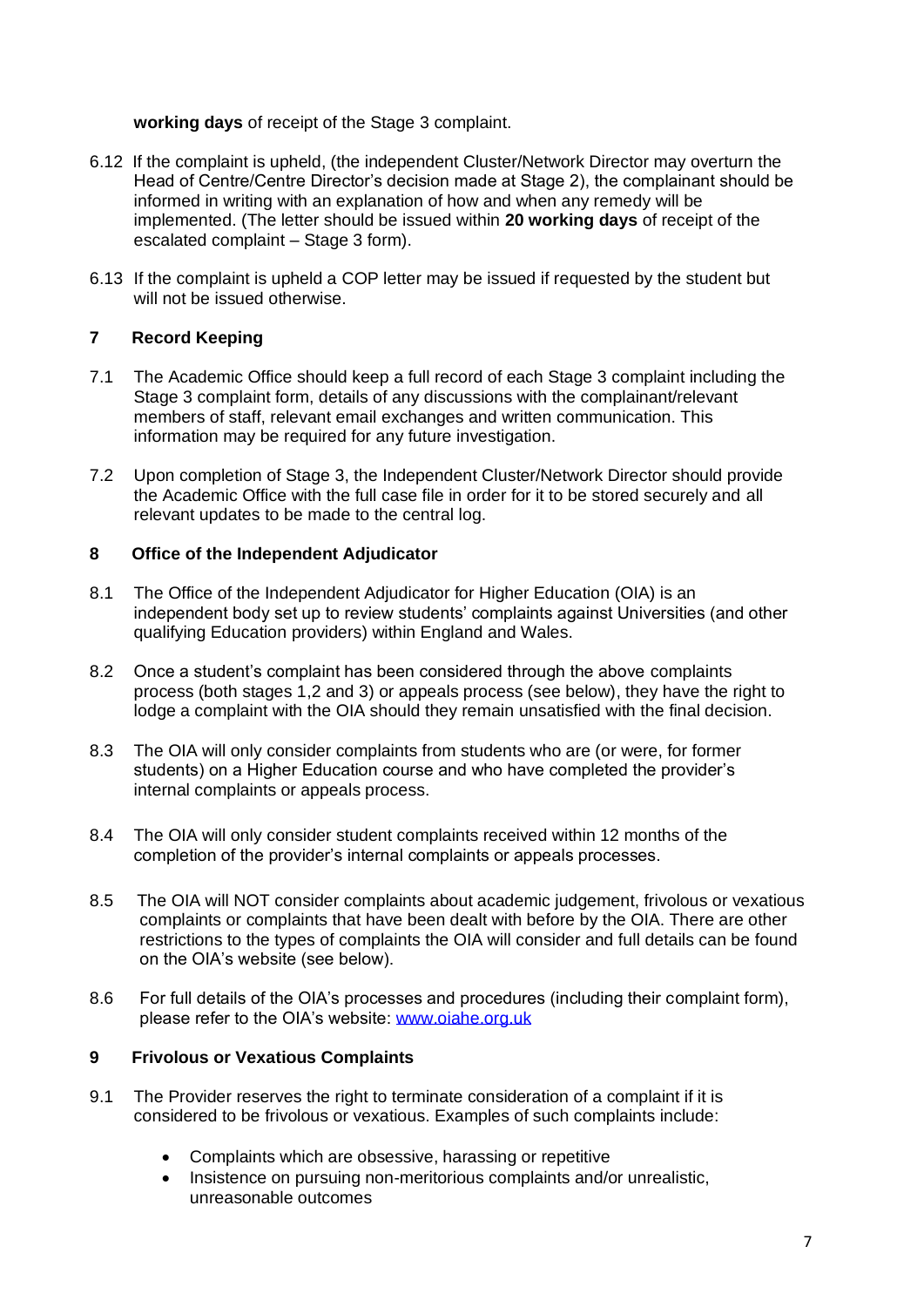- Insistence on pursuing what may be meritorious complaints in an unreasonable manner
- Complaints which are designed to cause disruption or annoyance
- Demands for redress which lack any serious purpose or value
- 9.2 Should the Provider determine (at Stage 2 or Stage 3) that a complaint is frivolous or vexatious, the complaint handler will inform the student in writing (within **20 working days** of receipt of the Stage 2 or Stage 3 complaint) that consideration has been terminated and the reasons for this decision. The student will also be informed of their right to escalate the matter to the Director of Learning, Teaching & Quality Enhancement (UK & Europe) for further consideration if they remain dissatisfied, and the method by which to do so.
- 9.3 To escalate the matter, the student should re-submit full documentation (all formal complaint forms completed at Stage 2 and/or 3, all supporting evidence and the complaint handler's letter confirming that consideration of the complaint has been terminated) to [academicregistry@studygroup.com](mailto:academicregistry@studygroup.com) for the attention of the Director of Learning, Teaching & Quality Enhancement (UK & Europe). The student should specify that they are escalating the matter for further consideration.
- 9.4 Any escalations to the Director of Learning, Teaching & Quality Enhancement (UK & Europe) must be made within **10 working days** of the date of the original complaint outcomes letter and an acknowledgement of receipt will be provided.
- 9.5 The Director of Learning, Teaching & Quality Enhancement (UK & Europe) will provide the student with written confirmation of their decision within **20 working days** of receipt of the escalation. In the event of any delay, the student will be informed in writing.
- 9.6 If the escalation has not been upheld the outcome should be communicated to the student in writing by issuing a Completion of Procedures (COP) letter as soon as possible and within **20 working days**. The letter should include a clear explanation and outline the reasons for the decision in straightforward language. *(see the [Office of the](https://www.oiahe.org.uk/providers/completion-of-procedures-letters/)  [Independent Adjudicator's website for COP Letter Guidance](https://www.oiahe.org.uk/providers/completion-of-procedures-letters/)).*
- 9.7 The COP letter should also advise the student about their right to submit a complaint to the Office of the Independent Adjudicator, the time limit for doing so and where to access advice in this regard.
- 9.8 If the escalation has been upheld, (the Director of Learning, Teaching & Quality Enhancement (UK & Europe) may overturn the complaint handler's original decision), the student should be informed in writing (within **20 working days**), with an explanation of how and when any remedy will be implemented.
- 9.9 If the escalation is upheld a COP letter may be issued if requested by the student but will not be issued otherwise.

# <span id="page-7-0"></span>**10 Record Keeping**

- 10.1 The Academic Office should keep a full record of each escalation including all relevant submission forms, details of any discussions with the complainant/relevant members of staff, relevant email exchanges and written communication. This information may be required for any future investigation.
- 10.2 Upon completion of the escalation, the Director of Learning, Teaching & Quality Enhancement (UK & Europe) should provide the Academic Office with the full case file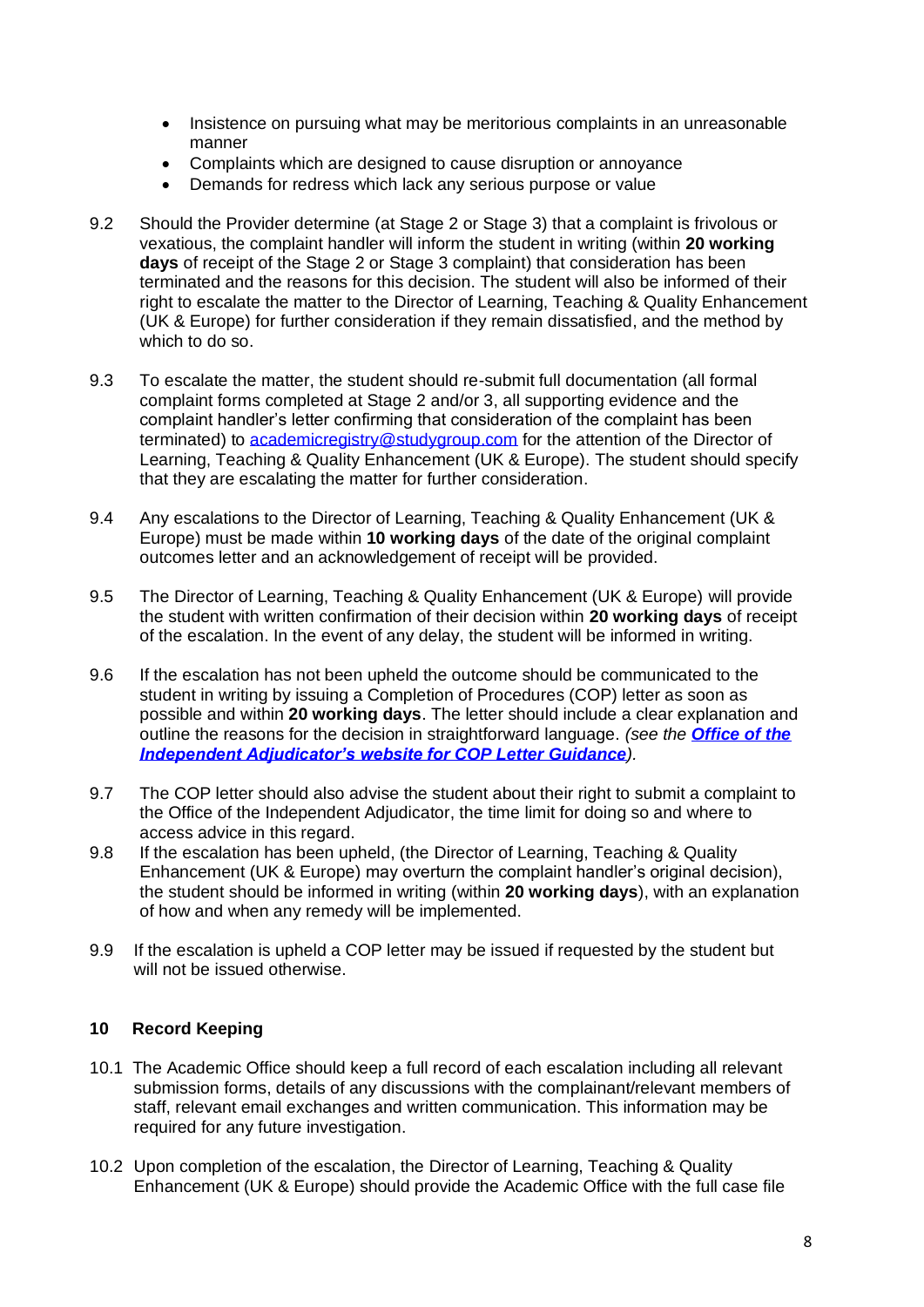in order for it to be stored securely and all relevant updates to be made to the central log.

# **SECTION 2 - APPEALS**

#### **Student Academic Appeals Procedure**

#### <span id="page-8-0"></span>**1 Introduction**

- 1.1 An Academic Appeal is made where a student feels that an academic process has not been followed or where there is a grievance on academic grounds. Appeals against academic judgement will not be heard.
- 1.2 Complaints, as opposed to Academic Appeals, are expressions of dissatisfaction about the provider's (Study Group's) actions or lack of action, or about the standard of service provided by or on behalf of the provider.
- 1.3 Students should refer to the Complaints section above for further details.
- 1.4 Students should refer to the 'Student Disciplinary Policy' if they wish to appeal the outcome of a disciplinary case.
- 1.5 If a student is unclear which procedure to follow, they should seek guidance from a member of staff at the ISC/IC.

#### <span id="page-8-1"></span>**2 Who can appeal**

- 2.1 All students have the right to appeal, however it is not possible to appeal against grades awarded on grounds of academic judgement. Appeals will only be considered on grounds of procedural irregularity, inadequate assessment, prejudice or bias, or mitigating circumstances that the examiners were unaware of at the time of assessment.
- 2.2 A student may not appeal before formal notification of the results is given.
- 2.3 If a student intends to appeal against a progression decision, he or she will not normally be allowed to progress before the appeal is heard.
- 2.4 Students should initiate the appeal on their own behalf. Exceptionally, where there are special circumstances, an appeal may be made on a student's behalf by a nominated representative, providing written confirmation has been submitted by the student granting the Provider permission to liaise with the third party as their representative in the matter.
- 2.5 Where an appeal affects a number of students, those students may submit a 'group appeal'. In such circumstances, the group must nominate a representative to act on their behalf and through which the Provider will liaise / correspond.

#### <span id="page-8-2"></span>**3 Grounds for appeal**

- 3.1 All appeals against a decision of an assessment board must be made on at least one of the following grounds:
	- procedural irregularities in the assessment process (including alleged administrative error which could have led the assessment board to reach a different conclusion to that which they might have reached had the error not been made);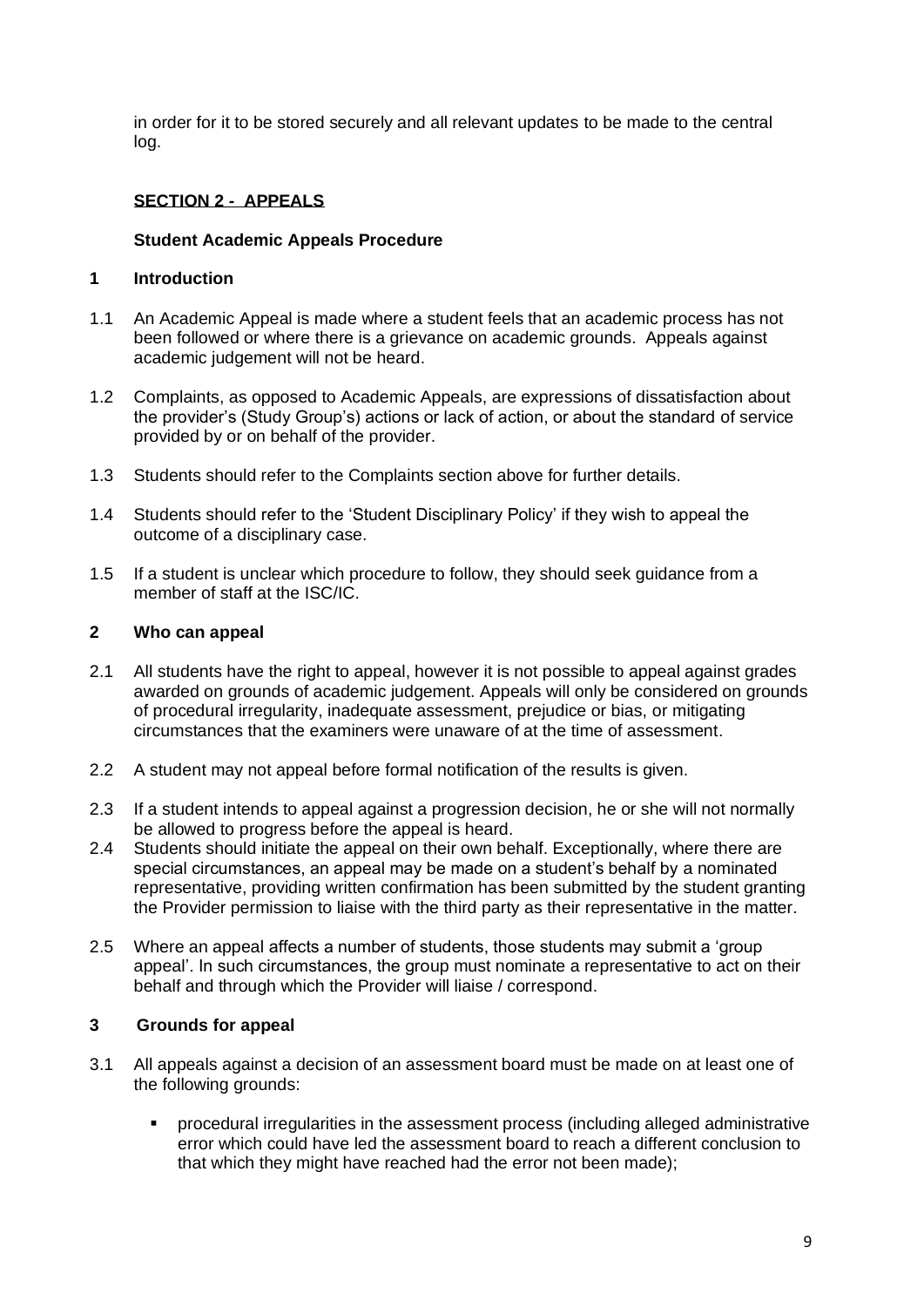- inadequate assessment, prejudice or bias on the part of the examiners; and /or medical, personal or other circumstances which affected a student's performance of which the examiners were unaware at the time of the assessment.
- 3.2 Appeals against the exercise of academic judgment will not be heard. If a student does not understand why they have received a lower mark than expected, they should contact the person responsible for the class and ask for feedback on their performance.
- 3.3 The guiding principles for the consideration of an appeal are: timely decision making; openness and transparency of decision-making, and proper recording of the reasons for the decision; the impartiality of the decision makers; the possibility of review and the availability of representation, and the opportunity for both sides to have their views taken into account.
- 3.4 Failure to operate to the timescales defined in these procedures does not in itself constitute grounds for an appeal decision to be invalid.

#### <span id="page-9-0"></span>**4 Implications for progression**

- 4.1 Where an appeal is pending, the appellant will normally be allowed to continue to attend classes subject to the agreement of the assessment board (or its nominee) in order not to prejudice their studies if the Appeals Committee upholds the appeal. However, should the Appeals Committee not uphold the appeal, the student may subsequently be asked to leave the classes.
- 4.2 Where an appeal relating to the final modules is pending, the appellant will not normally be permitted to progress.

#### <span id="page-9-1"></span>**Stage 1: Academic Appeals to ISC/IC Appeals Committee**

#### <span id="page-9-2"></span>**5 Timing and format of appeals**

- 5.1 All appeals, together with supporting documentary evidence, should normally be lodged in writing with the Head of Centre/Centre Director within **10 working days** of the issuance of the Record of Results.
- 5.2 Appeals should be addressed in the first instance to the Head of Centre/Centre Director and delivered to the ISC/IC Administration Office.
- 5.3 Appeals should be set out on the Stage 1 Student Appeals Form available from the ISC/IC Administration Office. All supporting documentation must be securely attached. As well as setting out in full the grounds on which the appeal is founded, the appellant should state the outcome(s) sought (e.g. a further attempt at failed examinations).
- 5.4 Where an appeal is based on circumstances that the appellant might reasonably have been expected to have brought to the attention of the ISC/IC before the meeting of the MAB or PAB, such as an ongoing medical or personal circumstances, the appellant should explain why these were not brought to the notice of the ISC/IC at an earlier date.
- 5.5 An appeal submitted by the appropriate deadline will be heard within **20 working days** of its receipt by the ISC/IC Administration Office unless there are abnormal circumstances surrounding the case. The appellant will be informed in writing if any delays are anticipated.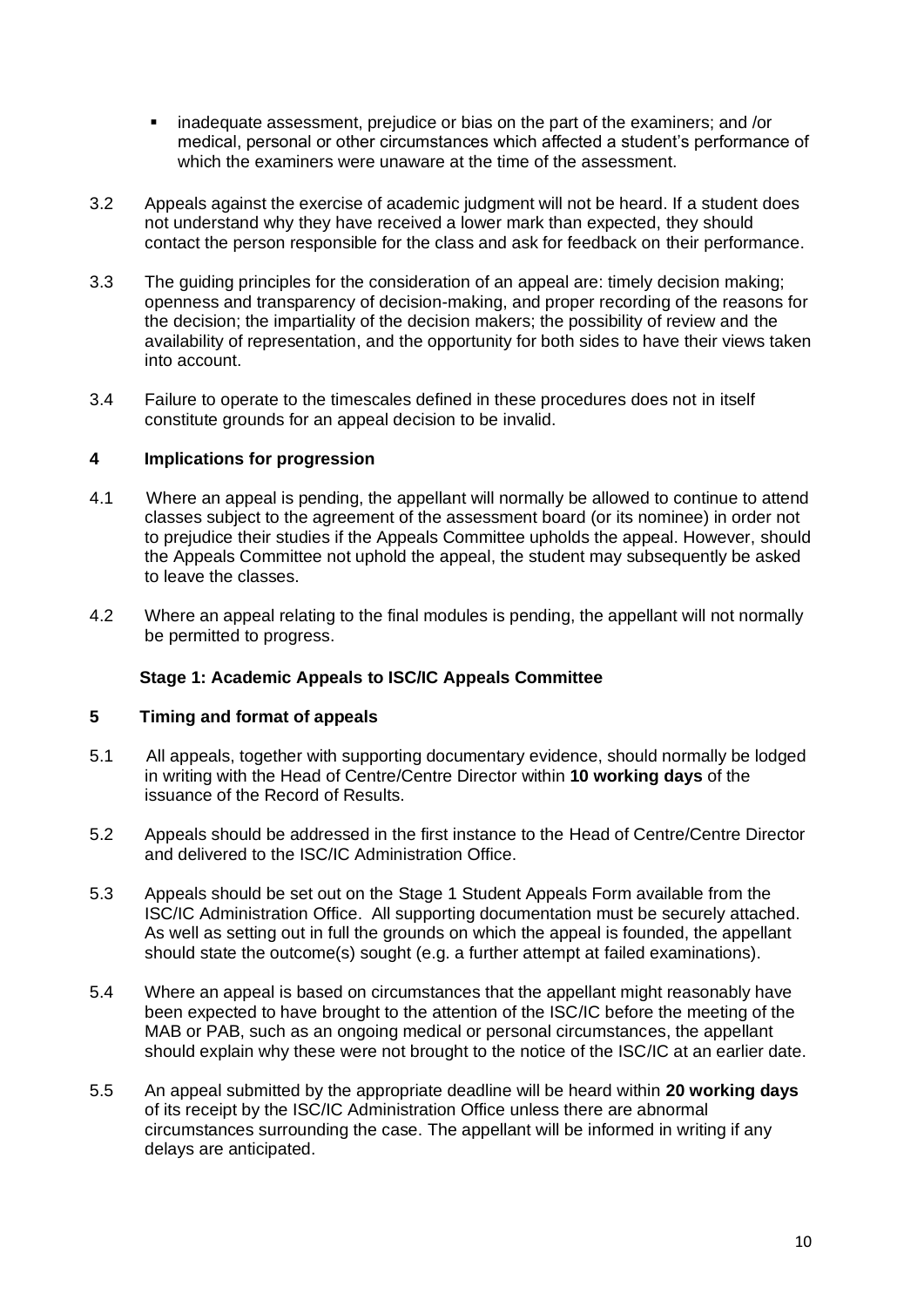#### <span id="page-10-0"></span>**6 Procedure for the consideration of Academic Appeals**

- 6.1 The ISC/IC will send out an acknowledgement within **5 working days** of receipt of an appeal during the term and **10 working days** out with terms. Any unavoidable delays in addressing the appeal (e.g. the absence of the individual(s) required to provide a response) will be notified at as early a date as possible.
- 6.2 On receipt of the documentation, the Head of Centre/Centre Director, will check a) whether the student has provided sufficient information for the Appeals Committee to make a decision, b) whether the grounds for appeal (as indicated above) have been met and c) whether the appeal has been submitted within the required timeframe (see above). If not, the appellant will a) be asked to submit further information, b) be informed in writing that the appeal will not be heard because there are no grounds, (and will be advised of their right to appeal to the Academic Office), or c) be informed in writing that the appeal will not be heard because it was submitted outside the permitted timeframe.
- 6.3 The Head of Centre/Centre Director is only permitted to determine whether or not the appeal meets the grounds specified above, gather sufficient information from the appellant to proceed or determine that the appeal has been submitted outside the permitted timeframe. The Head of Centre/Centre Director is not permitted to make a judgement with respect to the appeal itself. Only the Appeals Committee is permitted to make judgements as to whether an appeal is upheld or not upheld (see below).
- 6.4 If there are grounds for appeal, the ISC/IC will send a copy of the appeal documentation to the relevant tutor or their nominee(s) to comment on the appeal. These individuals may consult colleagues or investigate the appeal as appropriate. In particular, they will wish to consult any colleague named in the appeal.
- 6.5 Where an appeal alleges inadequate assessment, bias or prejudice on the part of staff acting as an examiner, the Head of Centre/Centre Director may consult colleagues or investigate the appeal as appropriate. In particular, he or she will wish to consult any colleague named in the appeal.
- 6.6 An Appeals Committee at ISC/IC level will be set up taking care to ensure impartiality in membership with regard to the individual appeals under consideration. Anyone who has previously been involved in a particular case (in whatever capacity) cannot be involved in the decision-making process regarding the outcome of an appeal. The ISC/IC may source panel members from other ISC/ICs in the network if it is necessary to ensure impartiality.
- 6.7 The Appeals Committee should take care to consider and respond to all the grounds for appeal presented by the student and, if appropriate, explain why certain grounds were not considered on the basis of relevance.
- 6.8 Where it is deemed necessary, the Appeals Committee may also invite the appellant to attend a meeting in order to discuss the appeal. At the Committee's discretion, remote attendance may be facilitated.
- 6.9 At least **5 working days** before the meeting is due the appellant will be notified in writing of the date, time, venue and other arrangements for the meeting.
- 6.14 The appellant has the right to be accompanied and/or to be represented at the meeting by a person of their choice (subject to the agreement of that individual). The appellant must notify the Appeals Committee of the name of any individual who will be accompanying them or representing them at the meeting.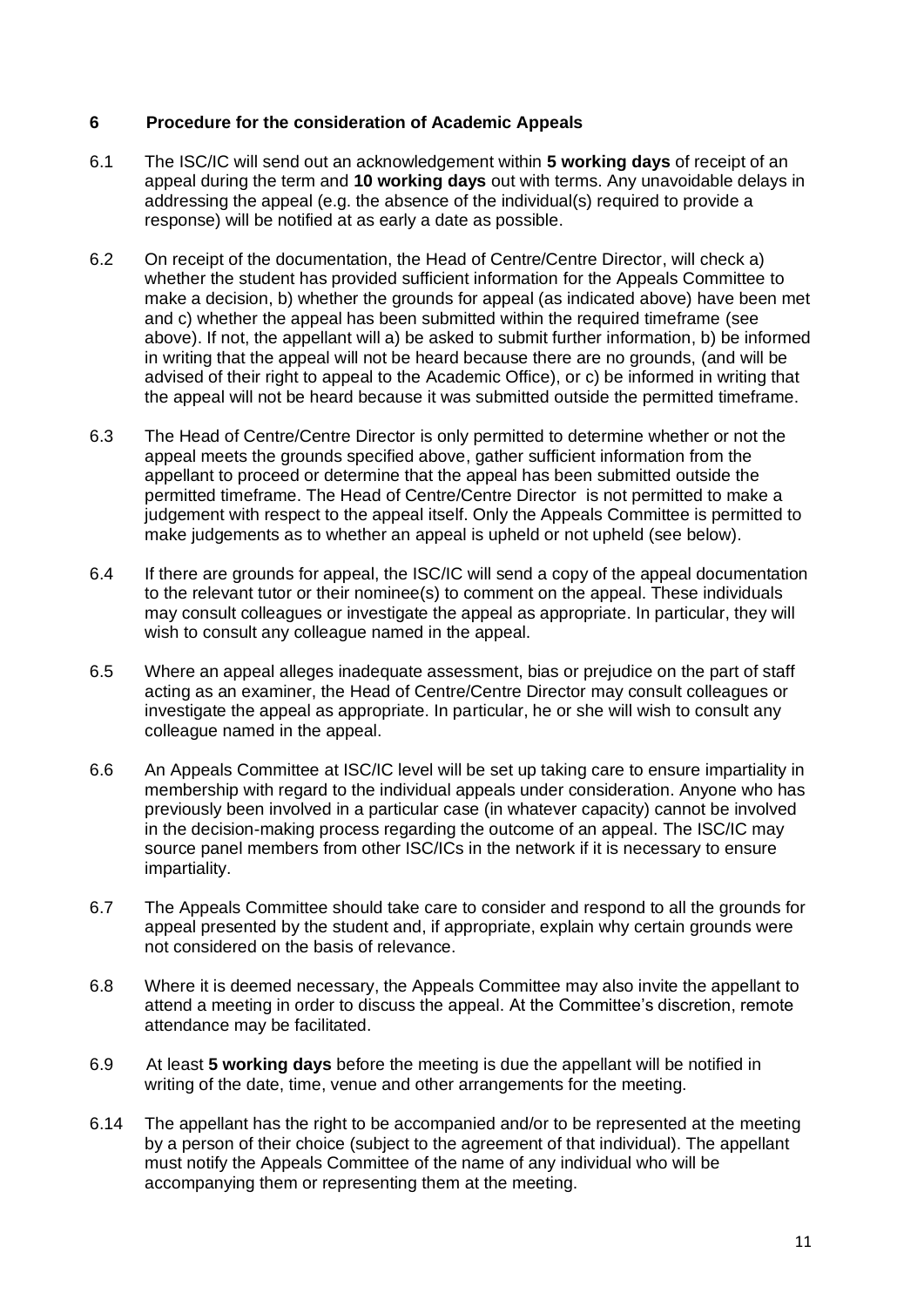- 6.15 As Academic Appeals procedures are internal to the Provider it is not appropriate for a student to be legally represented at a meeting of the Appeals Committee, except in the most exceptional circumstances.
- 6.16 The appellant will be given adequate opportunity to explain the ground(s) of appeal and the meeting will be conducted as follows:
	- The appellant (or representative) is invited to speak to the salient aspects of the appeal;
	- If the appellant wishes to introduce new grounds at the meeting, the Committee will consider whether such new grounds can be admitted;
	- The Committee may put questions to the appellant (or representative of the appellant).
- 6.17 The appellant will be informed in writing of the decision of the Appeals Committee within **20 working days** of the initial submission to the ISC/IC Administration Office. The appellant (and/or their representative) will be advised in writing of the outcome of the investigation (with a clear explanation of the reason/s the appeal has been rejected, where applicable) and confirmation of the student's right to escalate the appeal for review to the Academic Office should they remain dissatisfied.
- 6.18 If the appeal is upheld, the appellant should be informed in writing with an explanation of how and when any remedy will be implemented. (The letter should be issued within **20 working days** of receipt of the appeal by the ISC/IC Academic Office).
- 6.19 Should the appellant choose or neglect to escalate the appeal to the Academic Office (Stage 2) within **10 working days** of the date of the Appeals Committee outcome letter, a COP letter may be issued upon request by the student. The letter will explain that the Provider's internal processes have not been completed. COP letters will not be issued at this stage unless specifically requested by the appellant.

# <span id="page-11-0"></span>**7 Record Keeping**

- 7.1 The ISC/IC Administration Office should keep a full record of each Stage 1 appeal including the Stage 1 appeal form, details of any discussions with the appellant/relevant members of staff, records from the Appeals Committee, relevant email exchanges and written communication. This information may be required for any future investigation.
- 7.2 Upon completion of Stage 1, the Head of Centre/Centre Director (or nominated Professional Services staff member) should upload the full case file to the secure appeals repository on Huddle (including scans of any hard copies). The title of the file should be comprised of the following in the order specified:
	- Prefix an identifier specific to the ISC/IC. For example, 'RHUL'/'LJMU'/'LUISC'
	- Name student name (full)
	- Case number for example, '001'/'002'/'003' and so on. (Case numbers should be specific to the case not the student).
- 7.3 The Academic Office will, on a regular basis, use the case files uploaded to the secure Huddle repository to maintain a central log of all formal appeals.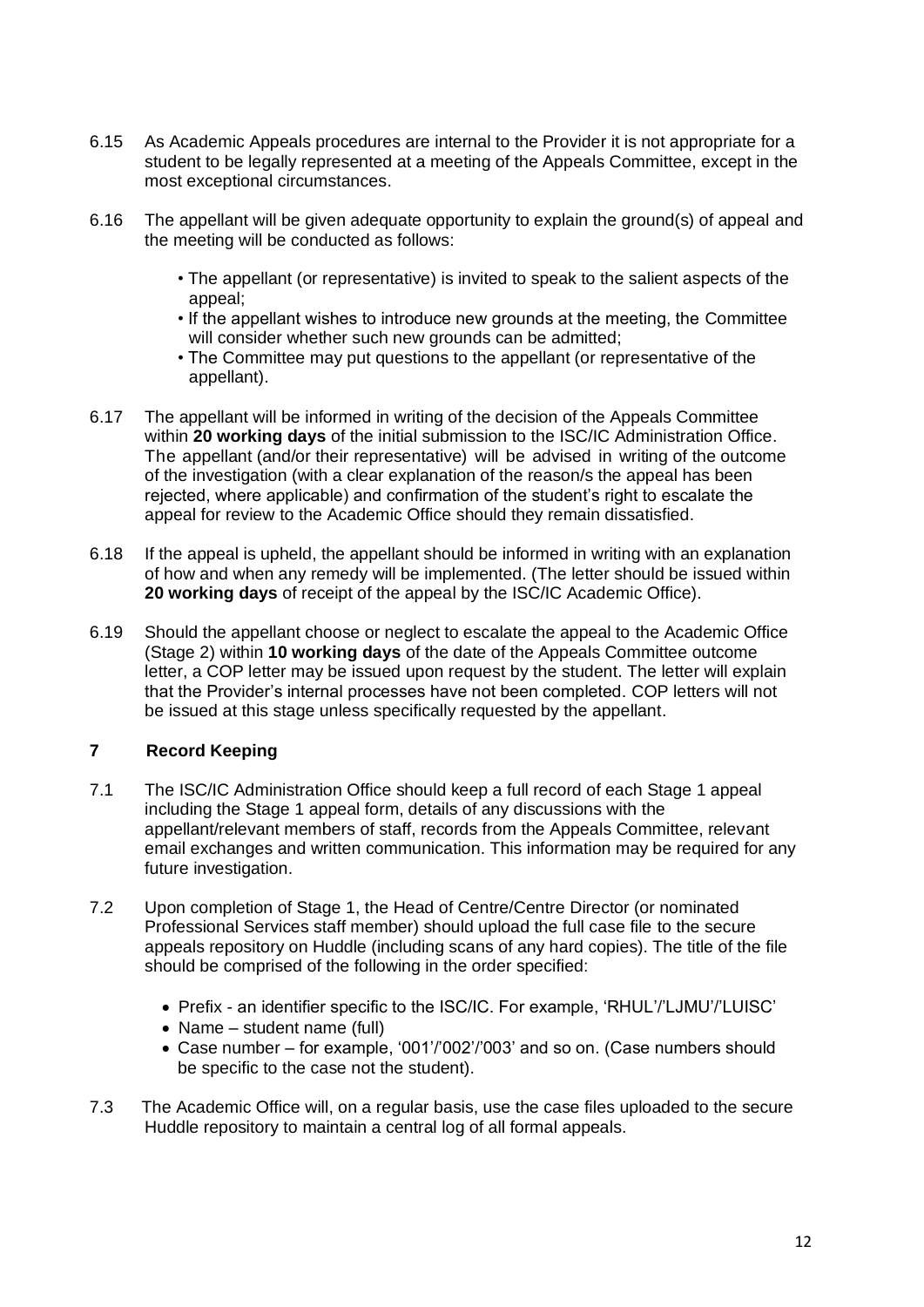### <span id="page-12-1"></span><span id="page-12-0"></span>**Stage 2: Independent Appeal Review**

#### **8 Grounds for review**

- 8.1 If a student is dissatisfied with the outcome of the Stage 1 appeal, they have the right to escalate the appeal to the Academic Office for an Independent Appeal Review. All such, appeals must be made on at least one of the following grounds:
	- new material evidence which the student was unable, for valid reasons, to provide at earlier stages;
	- bias or prejudice on the part of those who dealt with the appeal at the Appeals Committee;
	- a consideration of whether the outcome was reasonable in all the circumstances;
	- breach by the ISC/IC Appeals Committee of the procedure set out in the Complaints & Appeals Policy.

#### <span id="page-12-2"></span>**9 Timing and format of Independent Appeal Review**

- 9.1 An appeal to the Academic Office (Stage 2) may be lodged only after written notification has been given of the outcome of a Stage 1 appeal.
- 9.2 All appeals to the Academic Office, together with any supporting documentary evidence, must be lodged in writing (to [academicregistry@studygroup.com\)](mailto:academicregistry@studygroup.com) within a period of **10 working days** from the date on the letter informing the appellant of the outcome of the Stage 1 appeal. Appeals received after this period will not be accepted without the prior agreement of the Academic Office, and in any event only where good reason is given for such an extension.
- 9.3 Appeals to the Academic Office should be set out in writing on the Stage 2 Student Appeal Form and should be addressed to the Academic Registrar. As well as setting out in full the grounds on which the appeal is founded, the appellant should also state the outcome(s) sought (e.g. a further attempt at failed examinations).
- 9.4 The appeal to the Academic Office must be supported by copies of the Stage 1 Student Appeal Form, the response received from the ISC/IC Appeals Committee and all available and appropriate evidence (e.g. medical certificates). Copies of these may, if necessary, be obtained from the ISC/IC Administration Office.
- 9.5 An acknowledgement of receipt will be sent to the appellant within **5 working days**. Any unavoidable delays in addressing the appeal (e.g. the absence of the individual(s) required to provide a response) will be notified at as early a date as possible.

#### <span id="page-12-3"></span>**10 Procedure for Independent Appeal Review**

- 10.1 The Academic Office will check a) whether the appeal is based on acceptable grounds and b) whether the appeal has been submitted within the required timeframe (see above). If not, the appellant will a) be informed in writing that the complaint will not be heard because there are no grounds, (and will be advised of their right to complain to the Office of the Independent Adjudicator (OIA) or relevant Partner University for validated provision, as appropriate) or b) be informed in writing that the appeal will not be heard because it was submitted outside the permitted timeframe without reasonable cause.
- 10.2 If the Stage 2 appeal has been submitted on acceptable grounds and within the permitted timeframe, the Academic Office will appoint an independent and senior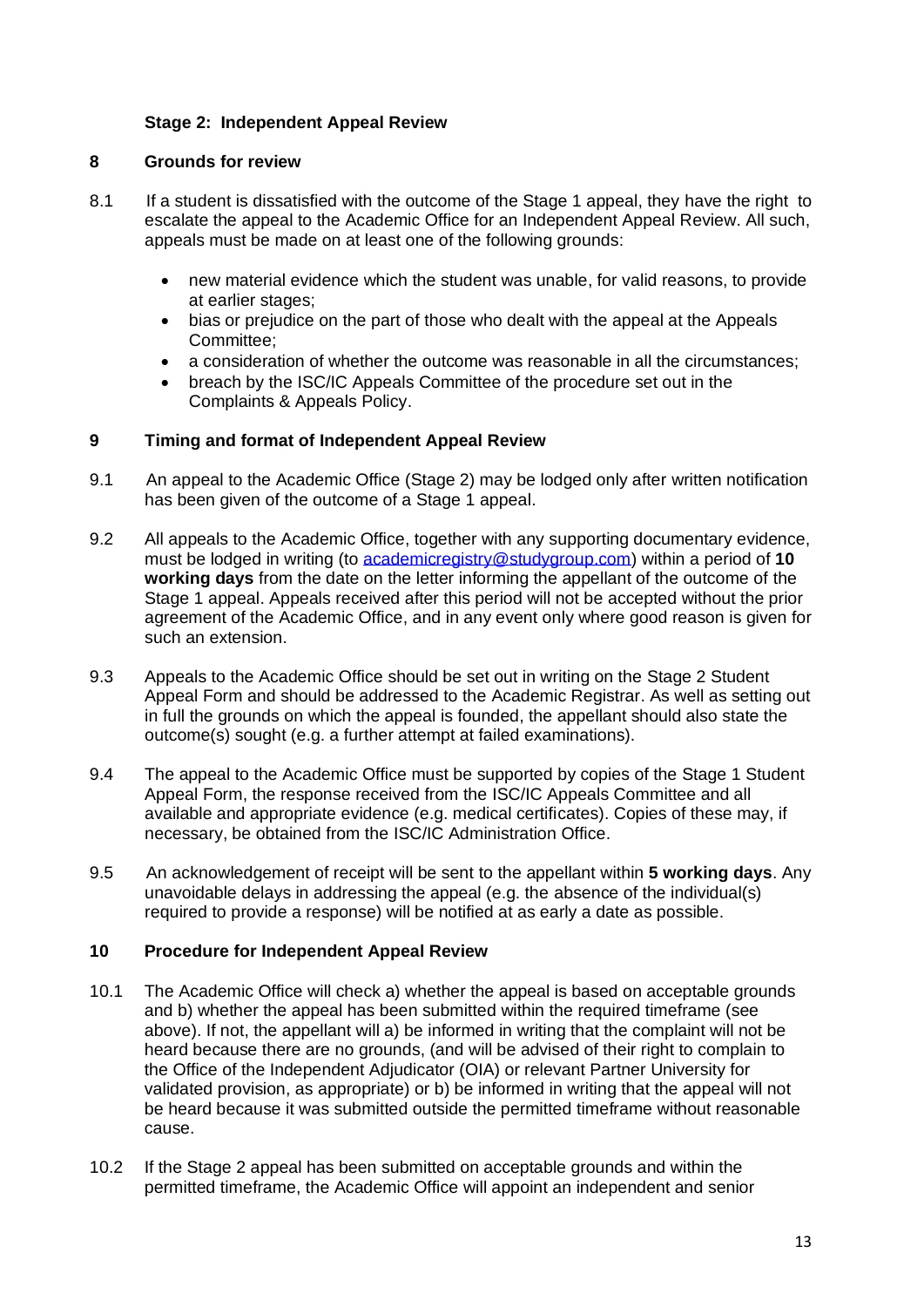member of staff from the Study Group network to review the appeal. The senior member of staff will not be directly connected to the ISC/IC in question to ensure impartiality.

- 10.3 The review stage (Stage 2) will not usually consider the issues afresh or involve a further investigation. An appeal must have been considered at the Stage 1 level before it can be escalated to the review stage.
- 10.4 The Independent Reviewer may request additional information/clarification from the ISC/IC Appeals Committee in order to assist in their review and may, at their discretion, convene a small panel (of suitably independent staff) to assist them in their decision.
- 10.5 Key questions the Independent Reviewer may consider:
	- Were the relevant procedures followed during the Stage 1 appeal?
	- Was the outcome reasonable in all the circumstances?
	- Has the student received clear reasons why the academic appeal was rejected at Stage 1?
	- If new material evidence has been provided, has the student given valid reasons for not supplying this earlier?
- 10.6 If the appeal is not upheld the outcome of the review should be communicated to the student in writing by issuing a Completion of Procedures (COP) letter as soon as possible and within **20 working days** of receipt of the Stage 2 appeal. The letter should include a clear explanation and outline the reasons for the decision in straightforward language. *(see the [Office of the Independent Adjudicator's website](https://www.oiahe.org.uk/providers/completion-of-procedures-letters/)  [for COP Letter Guidance](https://www.oiahe.org.uk/providers/completion-of-procedures-letters/))*
- 10.7 The COP letter should also advise the student about their right to submit a complaint to the Office of the Independent Adjudicator (OIA), the time limit for doing so and where to access advice in this regard, (or for validated provision, the student's right to escalate the appeal to the partner University).
- 10.8 If the Stage 2 appeal has been submitted on the basis of new material evidence and the Independent Reviewer is satisfied that the appellant has given valid reasons for not supplying the evidence earlier, the appeal will be referred back to the ISC/IC Appeals Committee for further consideration, giving them the opportunity to review their initial decision in light of the new evidence. The Independent Reviewer will inform the appellant of the referral in writing within **20 working days** of receipt of the Stage 2 appeal.
- 10.9 If the Independent Reviewer upholds the Stage 2 appeal, (the Independent Reviewer may overturn the Appeals Committee's decision made at Stage 1), the appellant should be informed in writing with an explanation of how and when any remedy will be implemented. (The letter should be issued within **20 working days** of receipt of the Stage 2 appeal).
- 10.10 If the appeal is upheld, a COP letter may be issued if requested by the student but will not be issued otherwise.

# <span id="page-13-0"></span>**11 Record Keeping**

11.1 The Academic Office should keep a full record of each Stage 2 appeal including the Stage 2 appeal form, details of any discussions with the appellant/relevant members of staff, relevant email exchanges and written communication. This information may be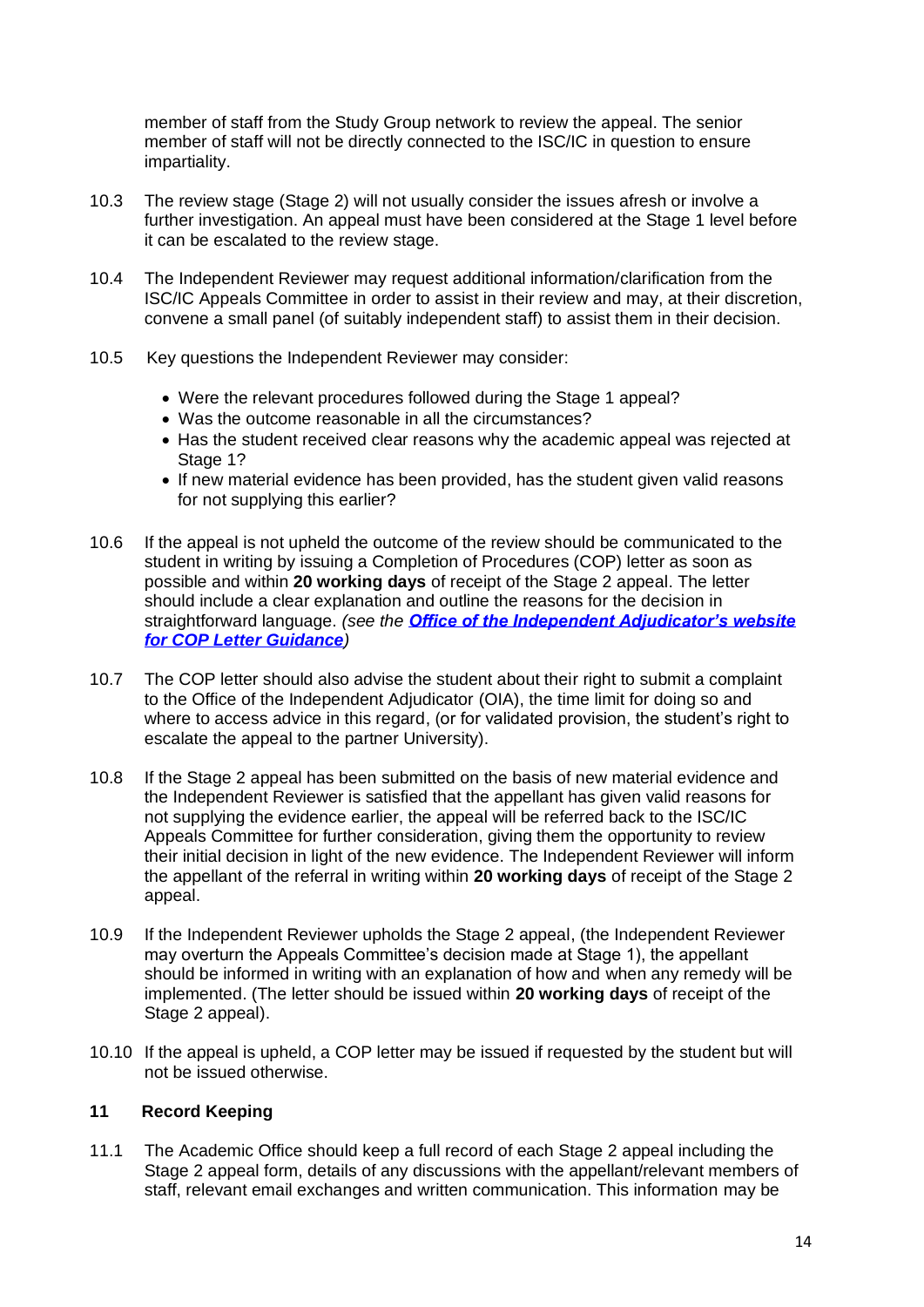required for any future investigation.

11.2 Upon completion of Stage 2, the Independent Reviewer should provide the Academic Office with the full case file in order for it to be stored securely and all relevant updates to be made to the central log.

#### <span id="page-14-0"></span>**12 Office of the Independent Adjudicator**

- 12.1 The Office of the Independent Adjudicator for Higher Education (OIA) is an independent body set up to review students' complaints against Universities (and other qualifying Education providers) within England and Wales.
- 12.2 Once a student's appeal has been considered through the above appeals process (both Stages 1 and 2, and any partner University process in the case of validated provision,) or complaints process (see top of document), they have the right to lodge a complaint with the OIA should they remain unsatisfied with the final decision.
- 12.3 The OIA will only consider complaints from students who are (or were, for former students) on a Higher Education course and who have completed the provider's internal complaints or appeals process.
- 12.4 The OIA will only consider student complaints received within 12 months of the completion of the provider's internal complaints or appeals processes.
- 12.5 The OIA will NOT consider complaints about academic judgement, frivolous or vexatious complaints or complaints that have been dealt with before by the OIA. There are other restrictions to the types of complaints the OIA will consider and full details can be found on the OIA's website (see below).
- 12.6 For full details of the OIA's processes and procedures (including their complaint form), please refer to the OIA's website: [www.oiahe.org.uk](http://www.oiahe.org.uk/)

#### <span id="page-14-1"></span>**13 Frivolous or Vexatious Appeals**

- 13.1 The Provider reserves the right to terminate consideration of an appeal if it is considered to be frivolous or vexatious. Examples of such appeals include:
	- Appeals which are obsessive, harassing or repetitive
	- Insistence on pursuing non-meritorious appeals and/or unrealistic, unreasonable outcomes
	- Insistence on pursuing what may be meritorious appeals in an unreasonable manner
	- Appeals which are designed to cause disruption or annoyance
	- Demands for redress which lack any serious purpose or value
- 13.2 Should the Provider determine (at Stage 1 or Stage 2) that an appeal is frivolous or vexatious, the appeal handler will inform the student in writing (within **20 working days** of receipt of the Stage 1 or Stage 2 appeal) that consideration has been terminated and the reasons for this decision. The student will also be informed of their right to escalate the matter to the Director of Learning, Teaching & Quality Enhancement (UK & Europe) for further consideration if they remain dissatisfied, and the method by which to do so.
- 13.3 To escalate the matter, the student should re-submit full documentation (all formal appeal forms completed at Stage 1 and/or 2, all supporting evidence and the appeal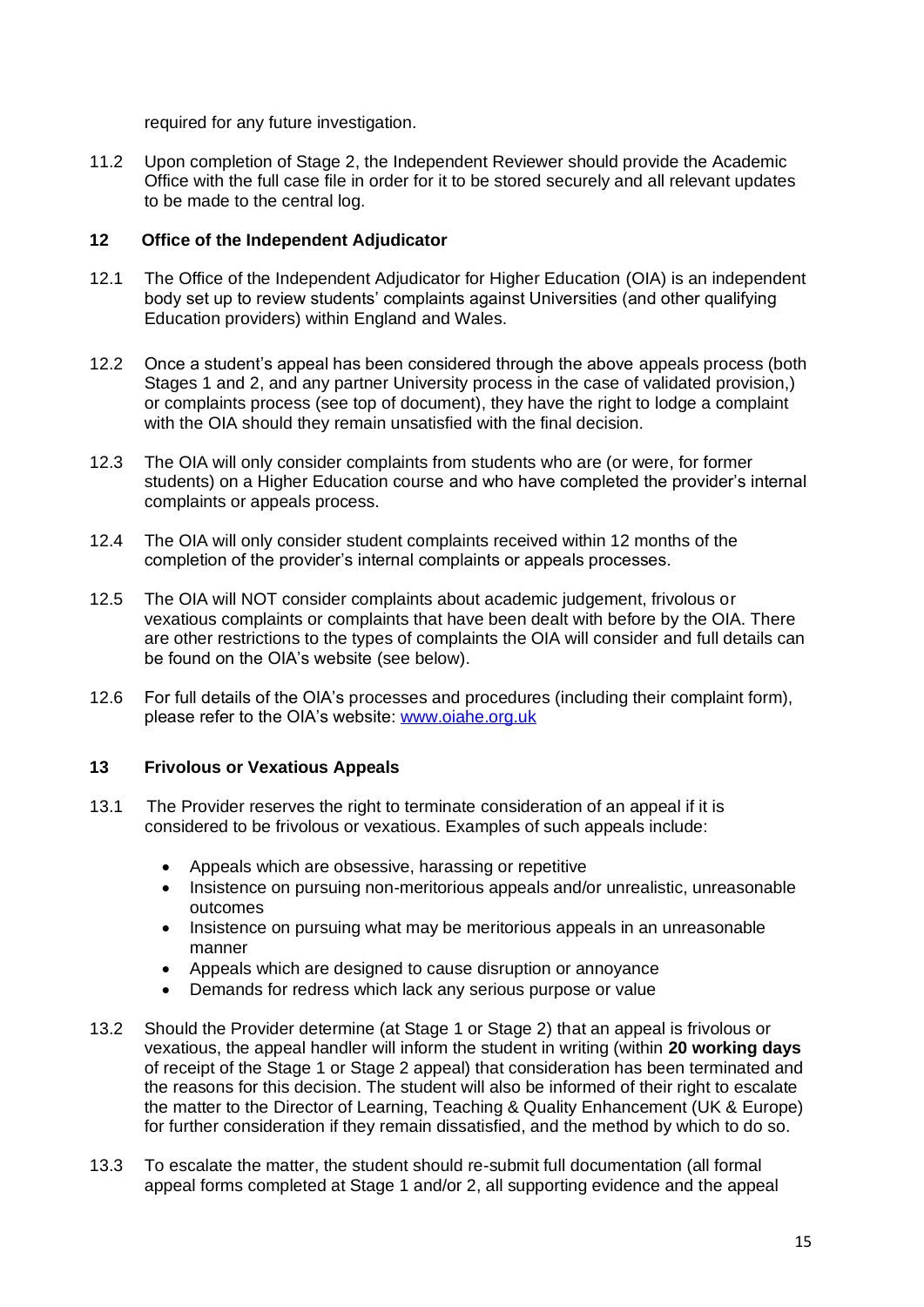handler's letter confirming that consideration of the appeal has been terminated) to [academicregistry@studygroup.com](mailto:academicregistry@studygroup.com) for the attention of the Director of Learning, Teaching & Quality Enhancement (UK & Europe). The student should specify that they are escalating the matter for further consideration.

- 13.4 Any escalations to the Director of Learning, Teaching & Quality Enhancement (UK & Europe) must be made within **10 working days** of the date of the original appeal outcomes letter and an acknowledgement of receipt will be provided.
- 13.5 The Director of Learning, Teaching & Quality Enhancement (UK & Europe) will provide the student with written confirmation of their decision within **20 working days** of receipt of the escalation. In the event of any delay, the student will be informed in writing.
- 13.6 If the escalation has not been upheld the outcome should be communicated to the student in writing by issuing a Completion of Procedures (COP) letter as soon as possible and within **20 working days**. The letter should include a clear explanation and outline the reasons for the decision in straightforward language. *(see the [Office of](https://www.oiahe.org.uk/providers/completion-of-procedures-letters/)  [the Independent Adjudicator's website for COP Letter Guidance](https://www.oiahe.org.uk/providers/completion-of-procedures-letters/)).*
- 13.7 The COP letter should also advise the student about their right to submit a complaint to the Office of the Independent Adjudicator, the time limit for doing so and where to access advice in this regard.
- 13.8 If the escalation has been upheld, (the Director of Learning, Teaching & Quality Enhancement (UK & Europe) may overturn the appeal handler's original decision), the student should be informed in writing (within **20 working days**), with an explanation of how and when any remedy will be implemented.
- 13.9 If the escalation is upheld a COP letter may be issued if requested by the student but will not be issued otherwise

#### <span id="page-15-0"></span>**14 Record Keeping**

- 14.1 The Academic Office should keep a full record of each escalation including all relevant submission forms, details of any discussions with the appellant/relevant members of staff, relevant email exchanges and written communication. This information may be required for any future investigation.
- <span id="page-15-1"></span>14.2 Upon completion of the escalation, the Director of Learning, Teaching & Quality Enhancement (UK & Europe) should provide the Academic Office with the full case file in order for it to be stored securely and all relevant updates to be made to the central log.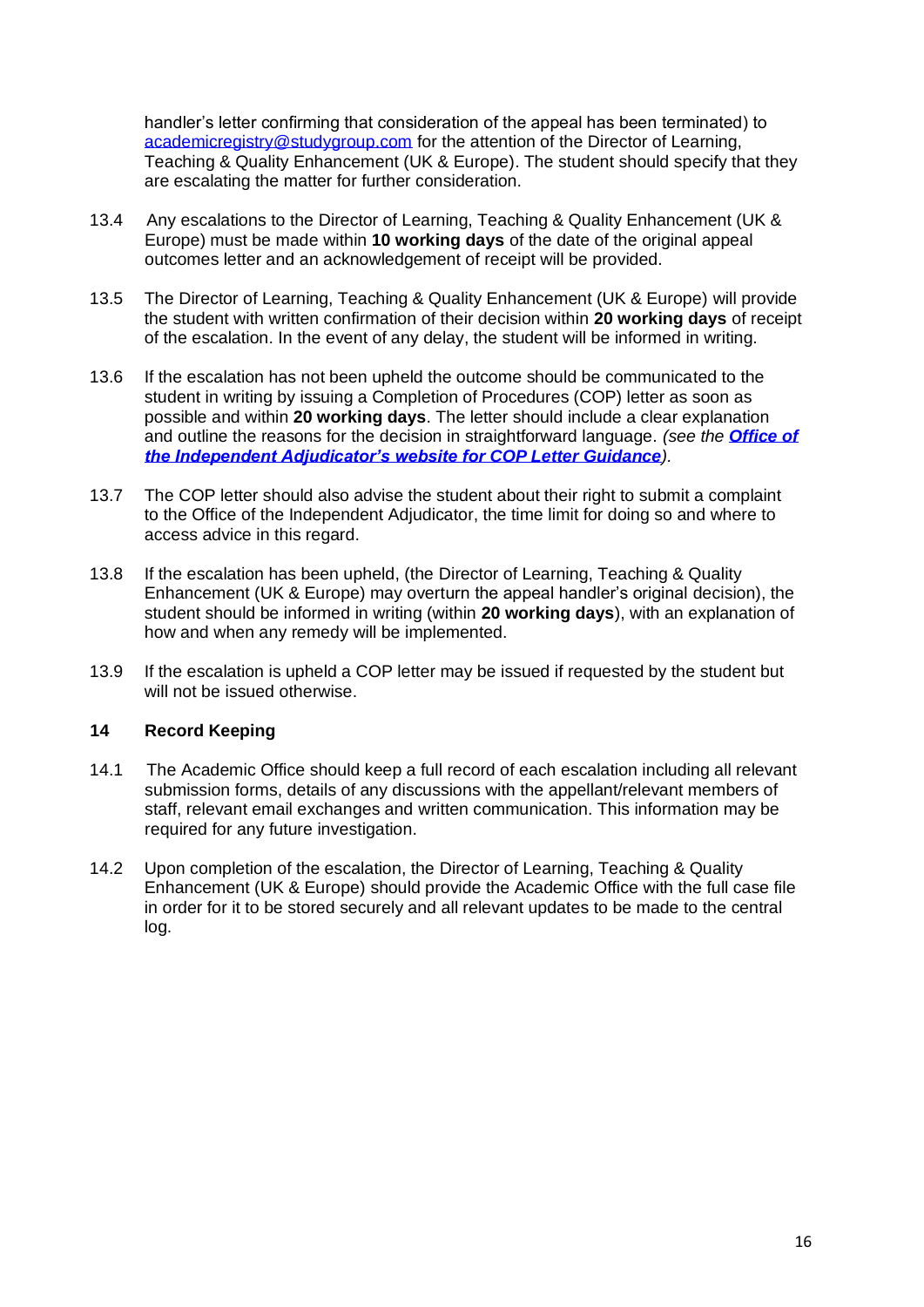## **A: Complaints Process Flowchart**

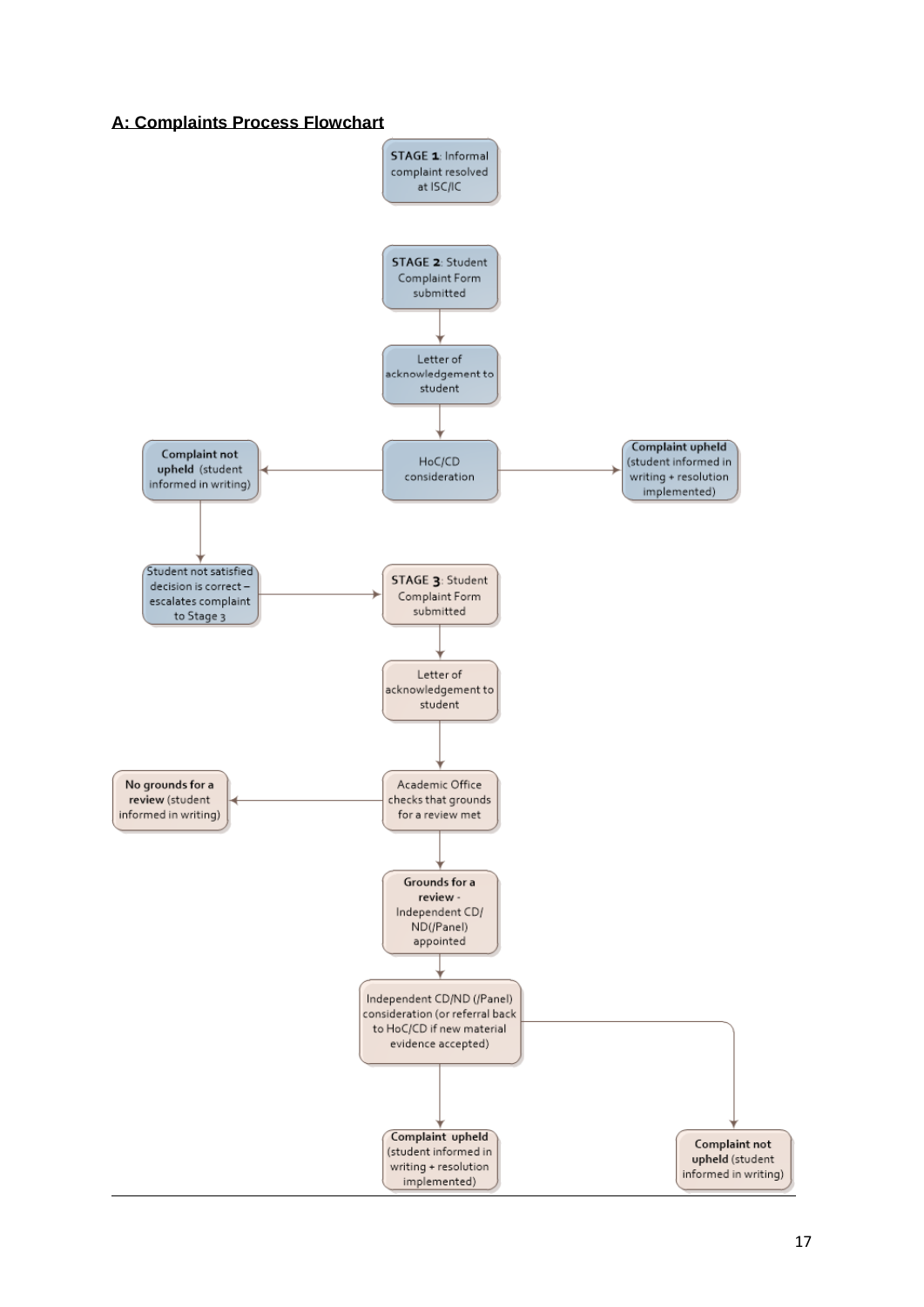<span id="page-17-0"></span>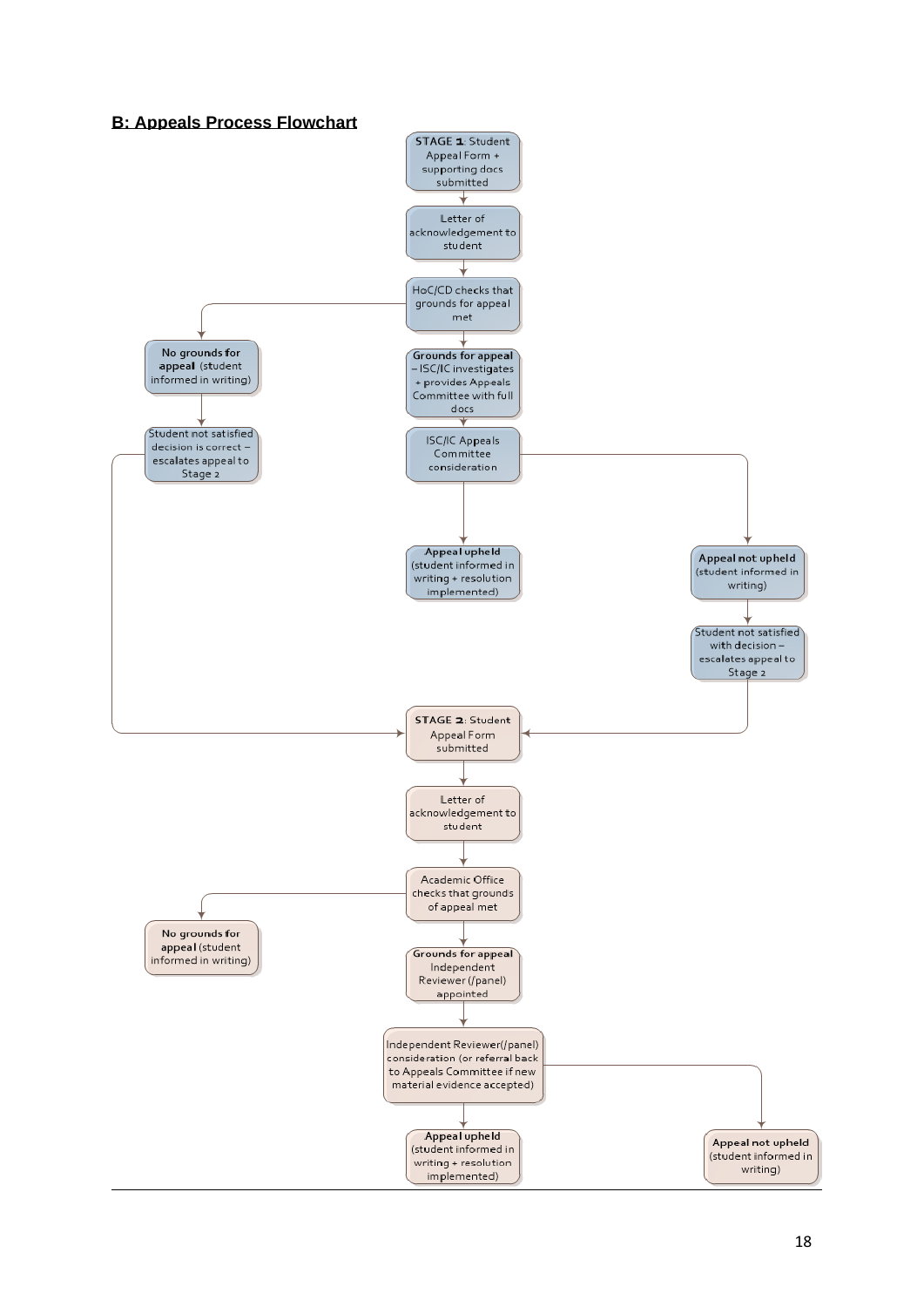

# <span id="page-18-0"></span>**STAGE 2 STUDENT COMPLAINT FORM**

This form should only be used if you have read the In (and post) Residence Complaints & Appeals Policy. You are strongly advised to consult your Personal Tutor (or other member of ISC/IC staff) prior to submitting this form.

If you wish to make a formal complaint but feel unable to act on your own behalf you may appoint a representative to act on your behalf. However, you must sign the form yourself. Once you have decided to have a representative we will only correspond with that person. If you change your mind about having a representative you will need to notify us in writing.

## **Completed forms, together with supporting evidence, should be submitted to the ISC/IC Administration Office.**

| Full Name:                     |                      |
|--------------------------------|----------------------|
| <b>Correspondence Address:</b> |                      |
|                                |                      |
| Email:                         | Phone:               |
| <b>Student Number:</b>         | Date form submitted: |
| Programme:                     |                      |

Please tick the box below if you wish to appoint a representative:

I confirm that I wish the person named below to act on my behalf.

#### **PART 1: Details of Representative appointed to act on your behalf (if applicable)**

| <b>First Name</b>           |  |
|-----------------------------|--|
| Last Name                   |  |
| E mail Address              |  |
| <b>Contact Phone Number</b> |  |

**Continued**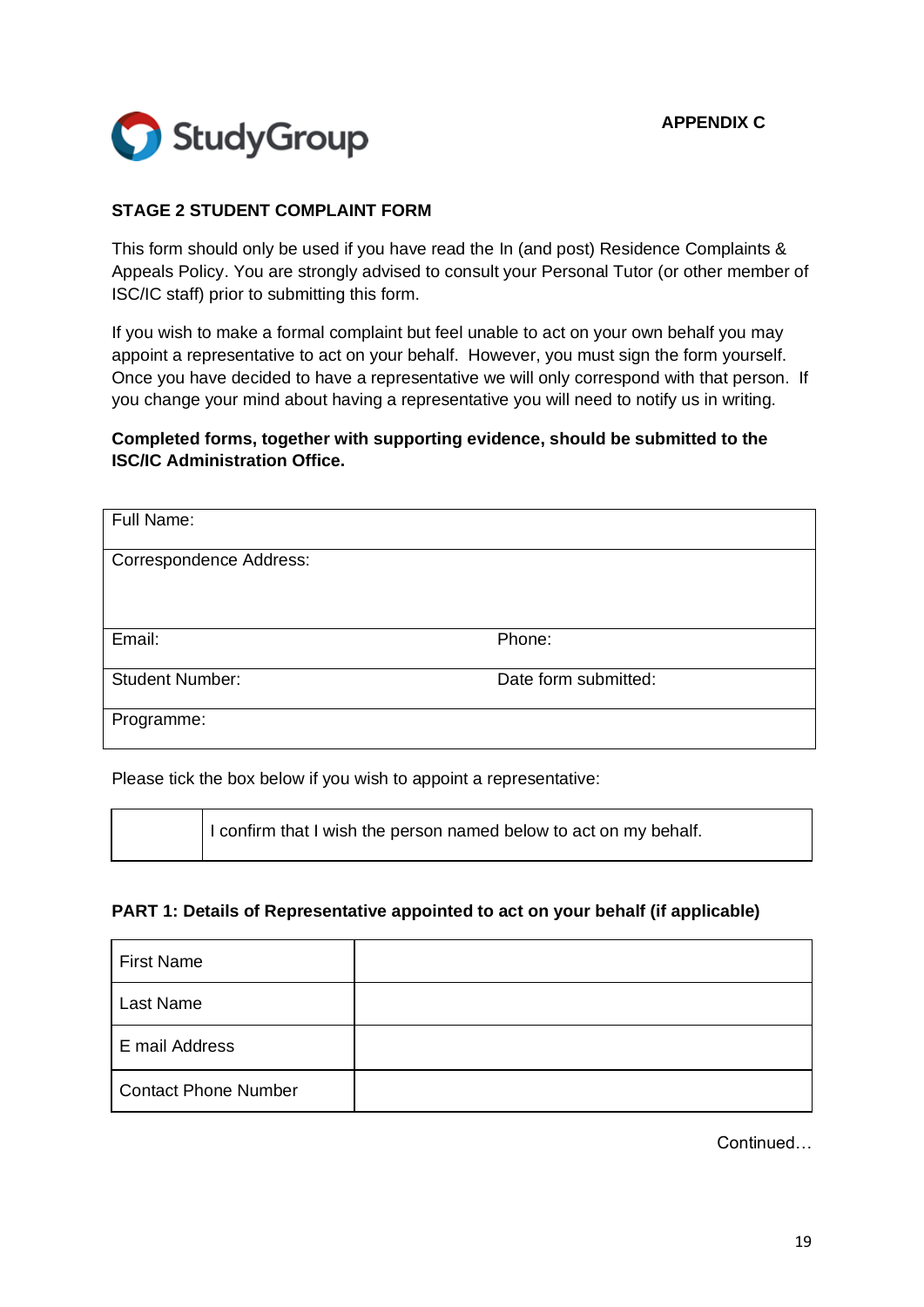# **PART 2: Details of your complaint**

When completing this section please include details of why you wish to make a formal complaint and any actions you have already taken regarding the complaint. If you have attempted to resolve the issue informally, please provide details of any members of staff you have spoken to (ie. Head of Centre / Administration Office). Alternatively, if you feel the complaint cannot be resolved by the early resolution part of the process, please explain why.

Continued…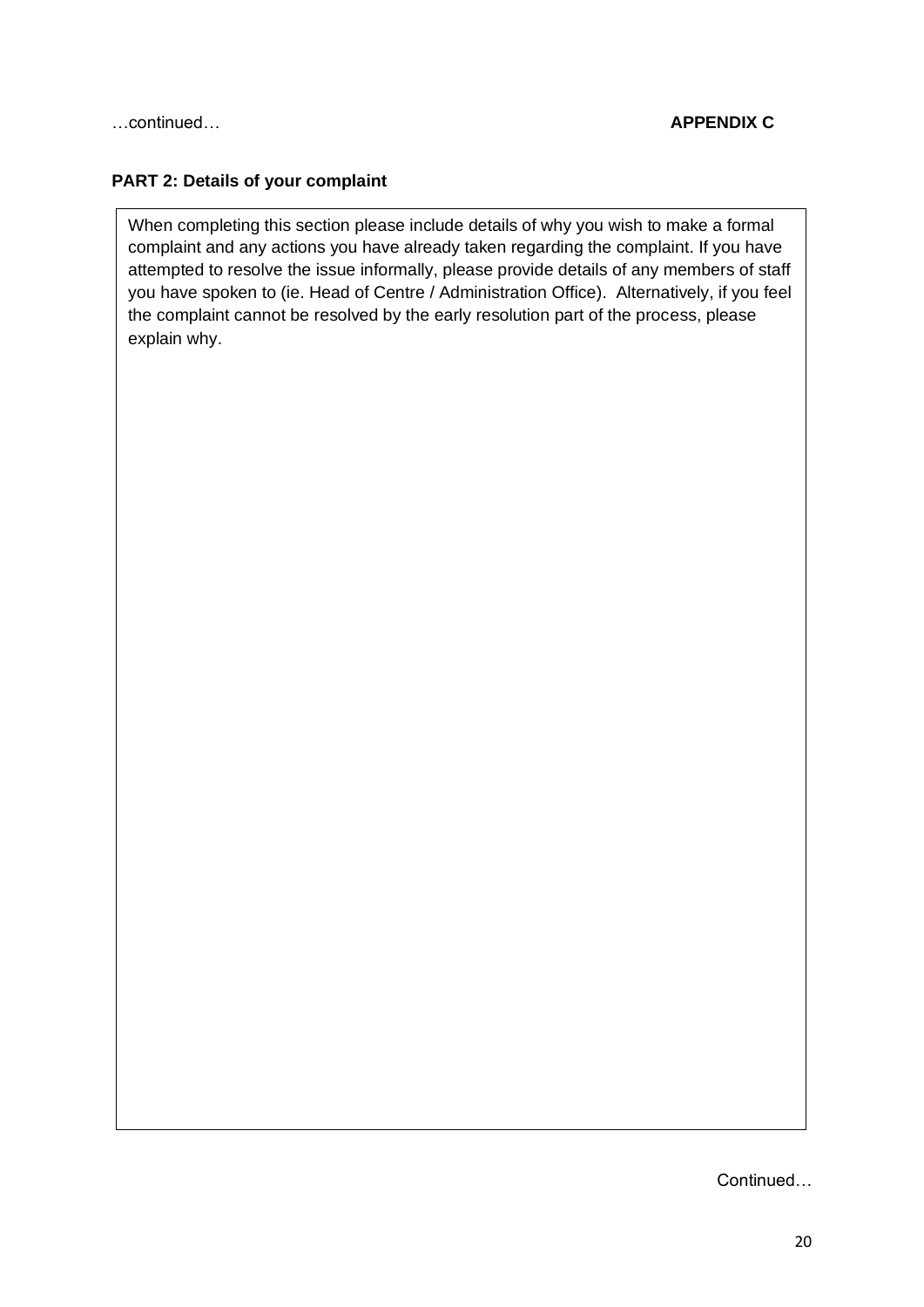## **PART 3: Desired outcome**

Please explain what outcome you are looking for:

#### **Please confirm whether or not you would be willing to consider mediation or conciliation. (Please circle below):**

YES / NO

#### **Part 5: Declaration**

I have read the In (and post) Residence Complaints & Appeals Policy and I declare that the information on this form is correct.

Student signature:……………………………………………

Date:………………………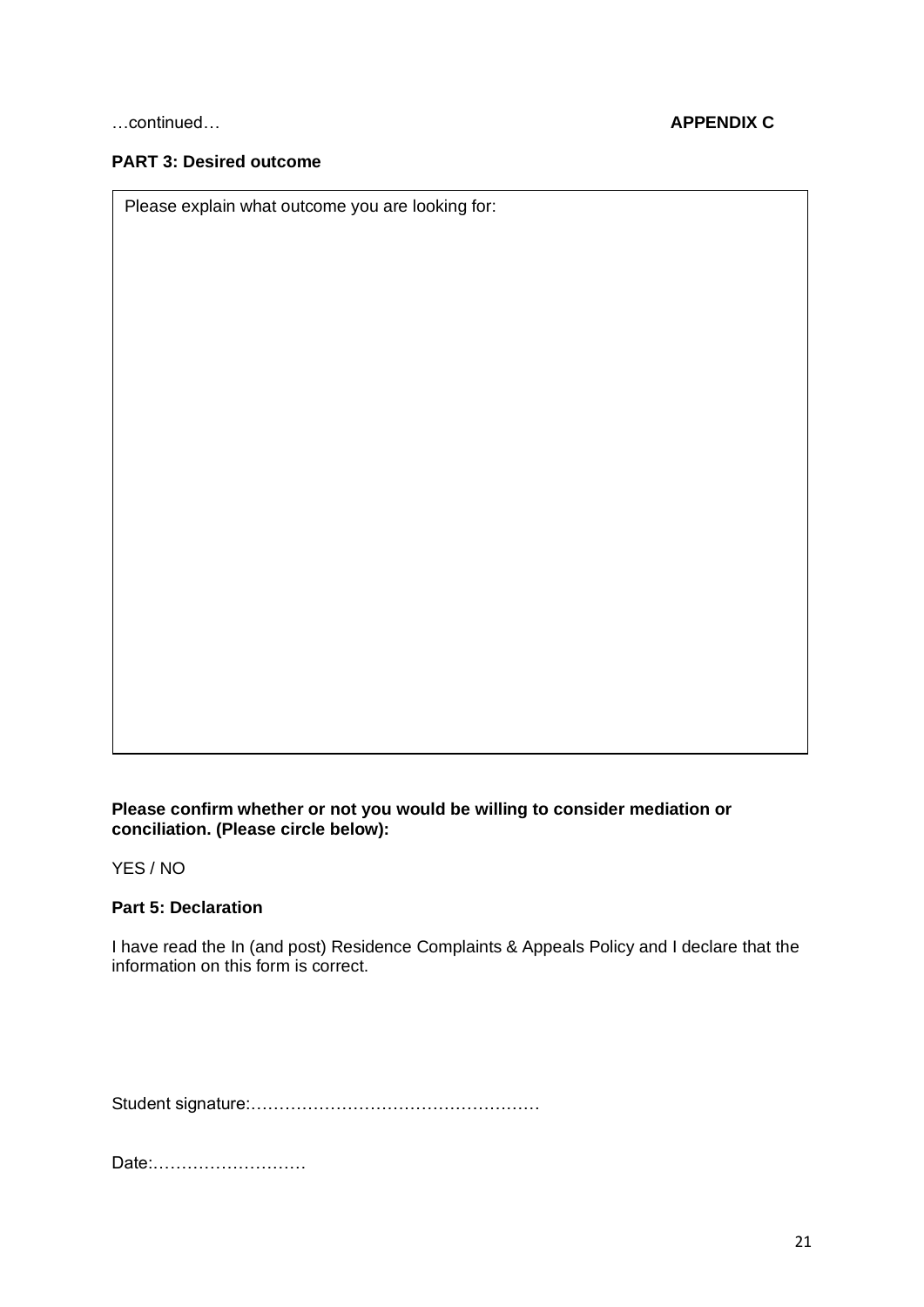

# <span id="page-21-0"></span>**APPENDIX D**

# **STAGE 3 STUDENT COMPLAINT FORM**

This form should only be used if you have read the In (and post) Residence Complaints & Appeals Policy. You are strongly advised to consult your Personal Tutor (or other member of ISC/IC staff) prior to submitting this form.

This form should be used by students who remain dissatisfied with the outcome of their Stage 2 formal complaint and who wish to escalate the matter to the Independent Cluster/Network Director for further consideration.

Should you wish to complete the form by hand, it must be written in a black pen on white paper.

**The following should be submitted to the Academic Office at academicregistry@studygroup.com:**

- **Completed Stage 2 Student Complaint Form (this form)**
- **Completed Stage 1 Student Complaint Form**
- **All supporting evidence submitted previously (at Stage 1) and any new supporting evidence**
- **A copy of the communication you received from the Head of Centre/Centre Director at the culmination of Stage 1**

| Full Name:                     |                      |
|--------------------------------|----------------------|
| <b>Correspondence Address:</b> |                      |
|                                |                      |
|                                |                      |
| Email:                         | Phone:               |
| <b>Student Number:</b>         | Date form submitted: |
| Programme:                     |                      |

Please tick the box below if you wish to appoint a representative:

| I confirm that I wish the person named below to act on my behalf. |
|-------------------------------------------------------------------|
|                                                                   |

**Continued**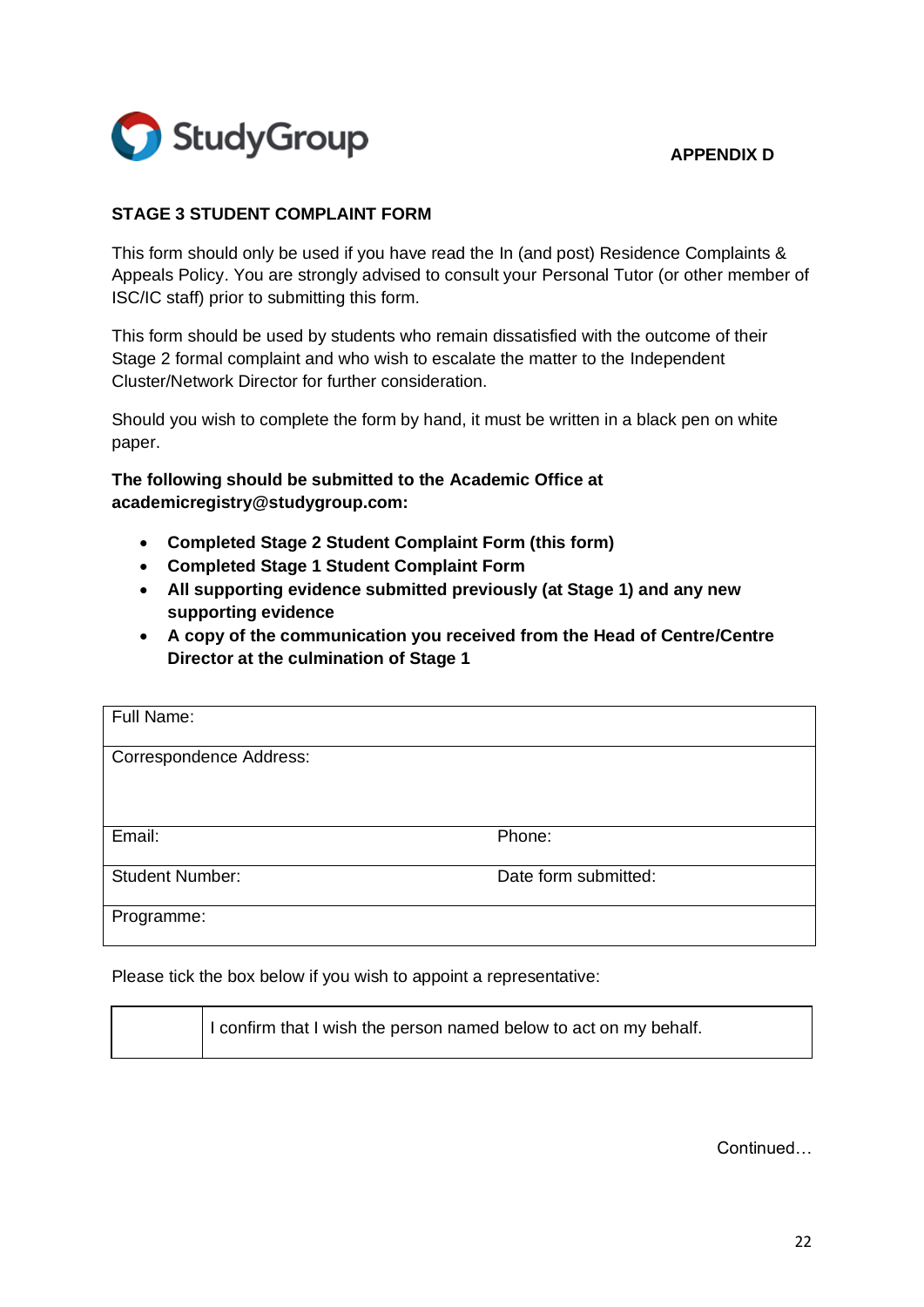#### …continued… **APPENDIX D**

# **PART 1: Details of Representative appointed to act on your behalf (if applicable)**

| <b>First Name</b>           |  |
|-----------------------------|--|
| Last Name                   |  |
| E mail Address              |  |
| <b>Contact Phone Number</b> |  |

# **PART 2: Reasons for escalation of complaint**

Please give the reasons why you are dissatisfied with the Centre/Colleges response and wish to escalate your complaint:

Continued…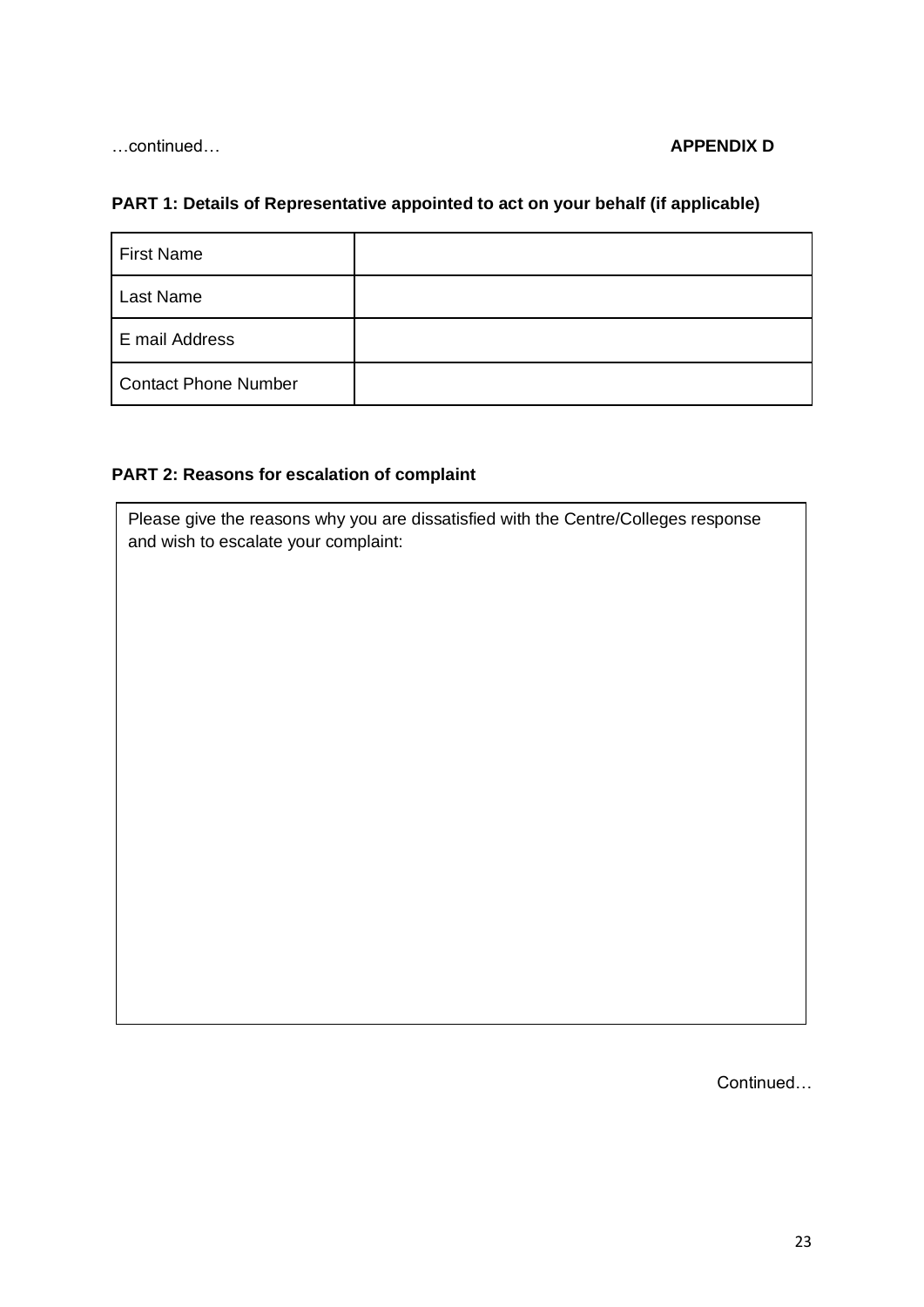…continued…

# **PART 3: Desired outcome**

**APPENDIX D**

Please explain what outcome you are looking for:

#### **Please confirm whether or not you would be willing to consider mediation or conciliation. (Please circle below):**

YES / NO

#### **Part 5: Declaration**

I have read the In (and post) Residence Complaints & Appeals Policy and I declare that the information on this form is correct.

Student signature:……………………………………………

Date:………………………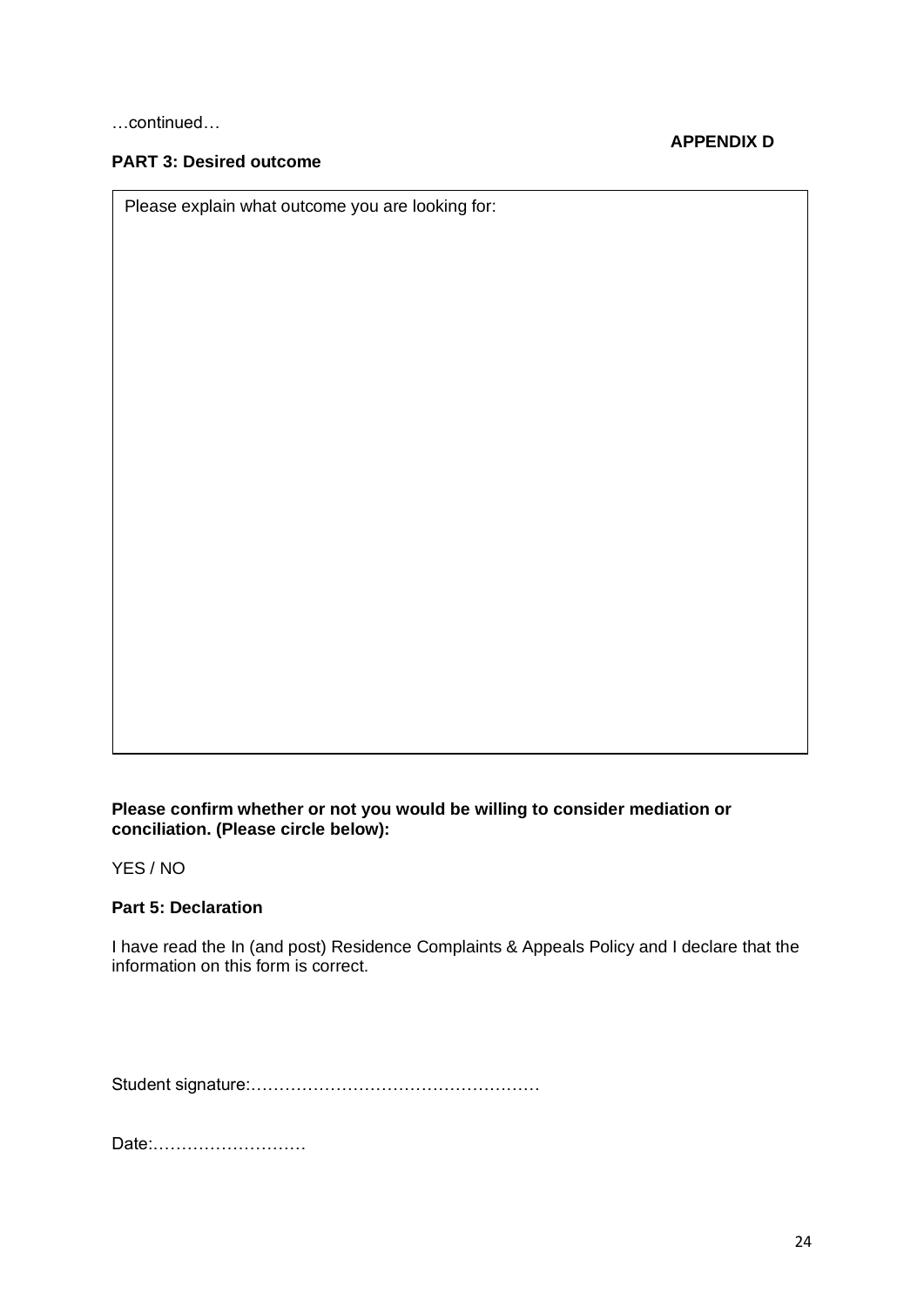

#### <span id="page-24-0"></span>**STAGE 1 STUDENT APPEAL FORM**

Please read the In (and post) Residence Complaints & Appeals Policy in full before completing this form. You are also strongly advised to consult your Personal Tutor (or other member of ISC/IC staff) prior to submission of this form.

This form should be used by students who wish to make an appeal to the ISC/IC Appeals Committee. Should you wish to complete the form by hand, it must be written with a black pen on white paper.

**Completed forms, together with all supporting evidence, should be submitted to the ISC/IC Administration Office within 10 working days of the issuance of your Record of Results.**

#### **Appeals received after the deadline may not be considered except in exceptional circumstances.**

| Name:                      |                      |
|----------------------------|----------------------|
| Correspondence Address:    |                      |
| Email:                     | Phone:               |
| <b>Student Number:</b>     | Date form submitted: |
| Programme:                 |                      |
| Decision appealed against: |                      |

Continued…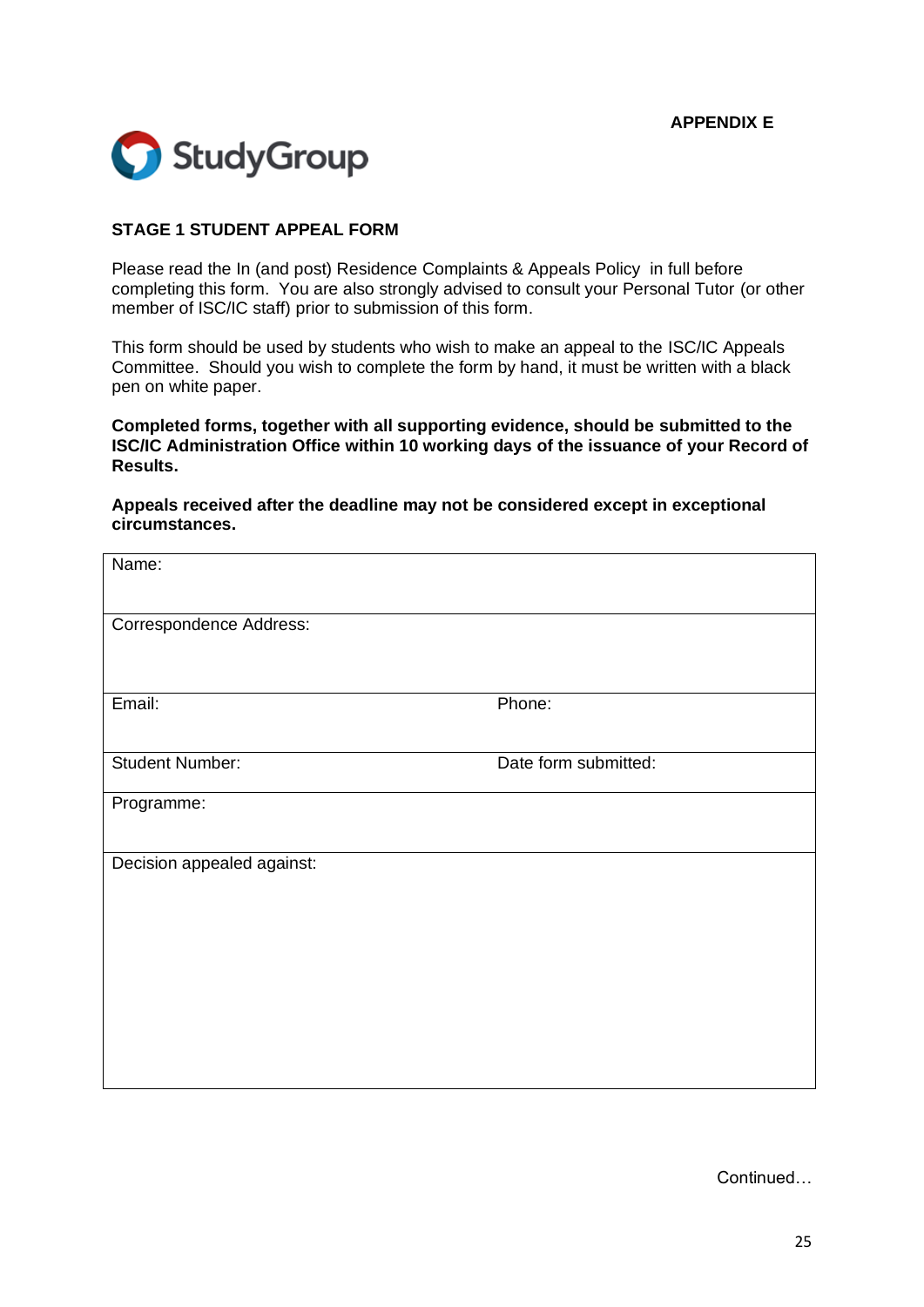…continued… **APPENDIX E**

#### **Grounds for Appeal**

**Please tick as appropriate.** Note: only tick the grounds you have reason and evidence for. Ticking all grounds will not improve your case.

- $\Box$  Procedural irregularities in the assessment process (including alleged administrative error which could have led the Board of Examiners to reach a different conclusion to that which they might have reached had the error not been made);
- $\Box$  Inadequate assessment, prejudice or bias on the part of the examiners; and/or medical, personal or other circumstances which affected a student's performance of which the examiners were unaware at the time of the assessment.

| Please explain what outcome you are looking for: |  |  |
|--------------------------------------------------|--|--|
|                                                  |  |  |
|                                                  |  |  |
|                                                  |  |  |
|                                                  |  |  |
|                                                  |  |  |

#### **Declaration:**

I have read the In (and post) Residence Complaints & Appeals Policy and I declare that the information on this form is correct.

Student signature:……………………………………………

Date:………………………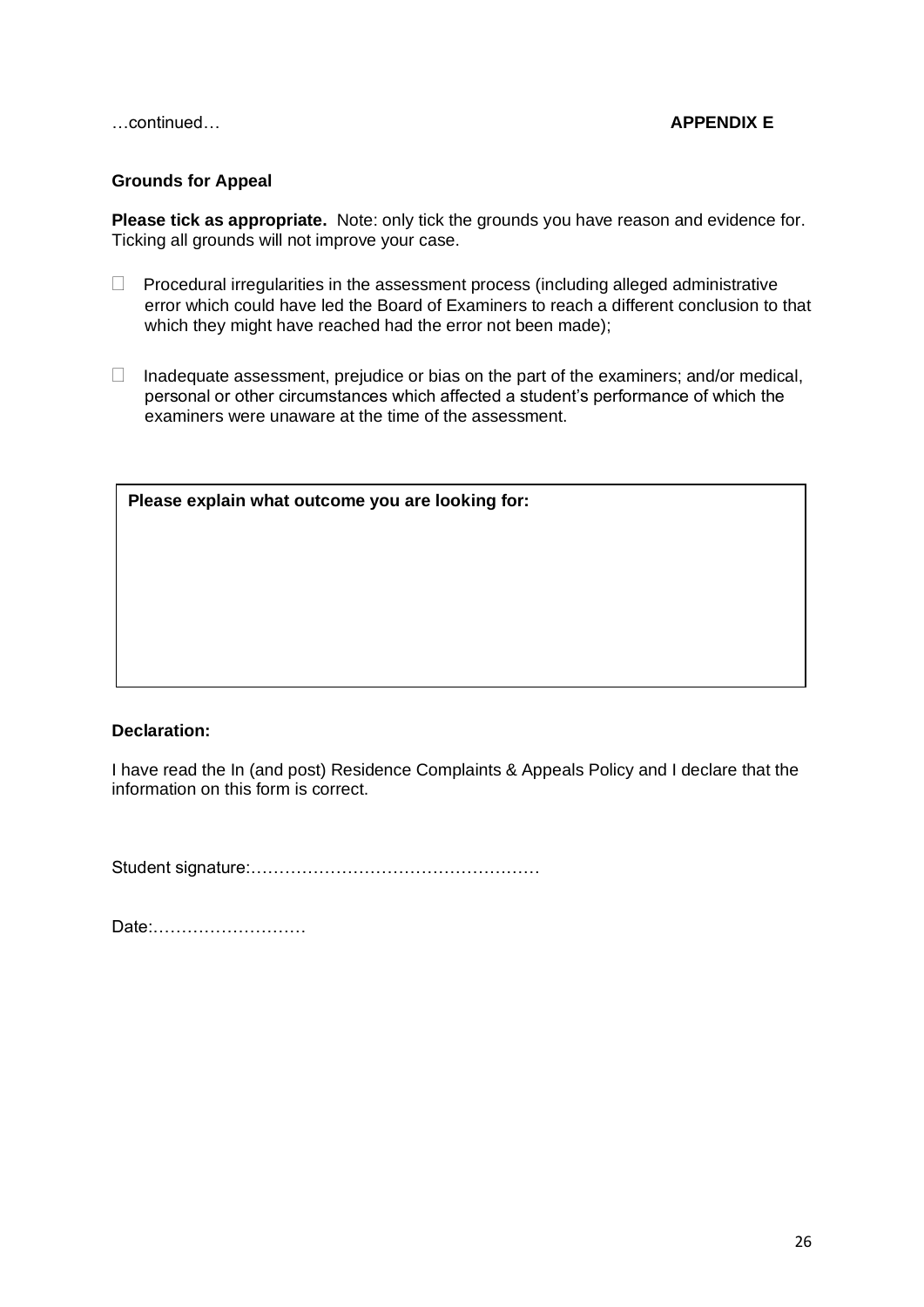

#### <span id="page-26-0"></span>**APPENDIX F**

#### **STAGE 2 STUDENT APPEAL FORM**

Please read the In (and post) Residence Complaints & Appeals Policy in full before completing this form. You are also strongly advised to consult your Personal Tutor (or other member of ISC/IC staff) prior to submission of this form.

This form should be used by students who wish to appeal the outcome of their Stage 1 appeal. Should you wish to complete the form by hand, it must be written with a black pen on white paper.

Stage 2 appeals will only be considered upon the conclusion of the Stage 1 appeal.

**The following should be submitted to the Academic Registrar at [academicregistry@studygroup.com](mailto:ukiscregistry@studygroup.com) within 10 working days of the date on your Stage 1 appeal completion letter:**

- **Completed Stage 2 Student Appeal Form (this form)**
- **All supporting evidence submitted previously (at Stage 1) and any new supporting evidence**
- **A copy of the letter you received at the completion of Stage 1**

**Appeals received after the deadline may not be considered except in exceptional circumstances.**

| Name:                          |                      |  |
|--------------------------------|----------------------|--|
| <b>Correspondence Address:</b> |                      |  |
|                                |                      |  |
| Email:                         | Phone:               |  |
|                                |                      |  |
| <b>Student Number:</b>         | Date form submitted: |  |
| Programme:                     |                      |  |
|                                |                      |  |
| Decision appealed against:     |                      |  |
|                                |                      |  |
|                                |                      |  |
|                                |                      |  |

Continued…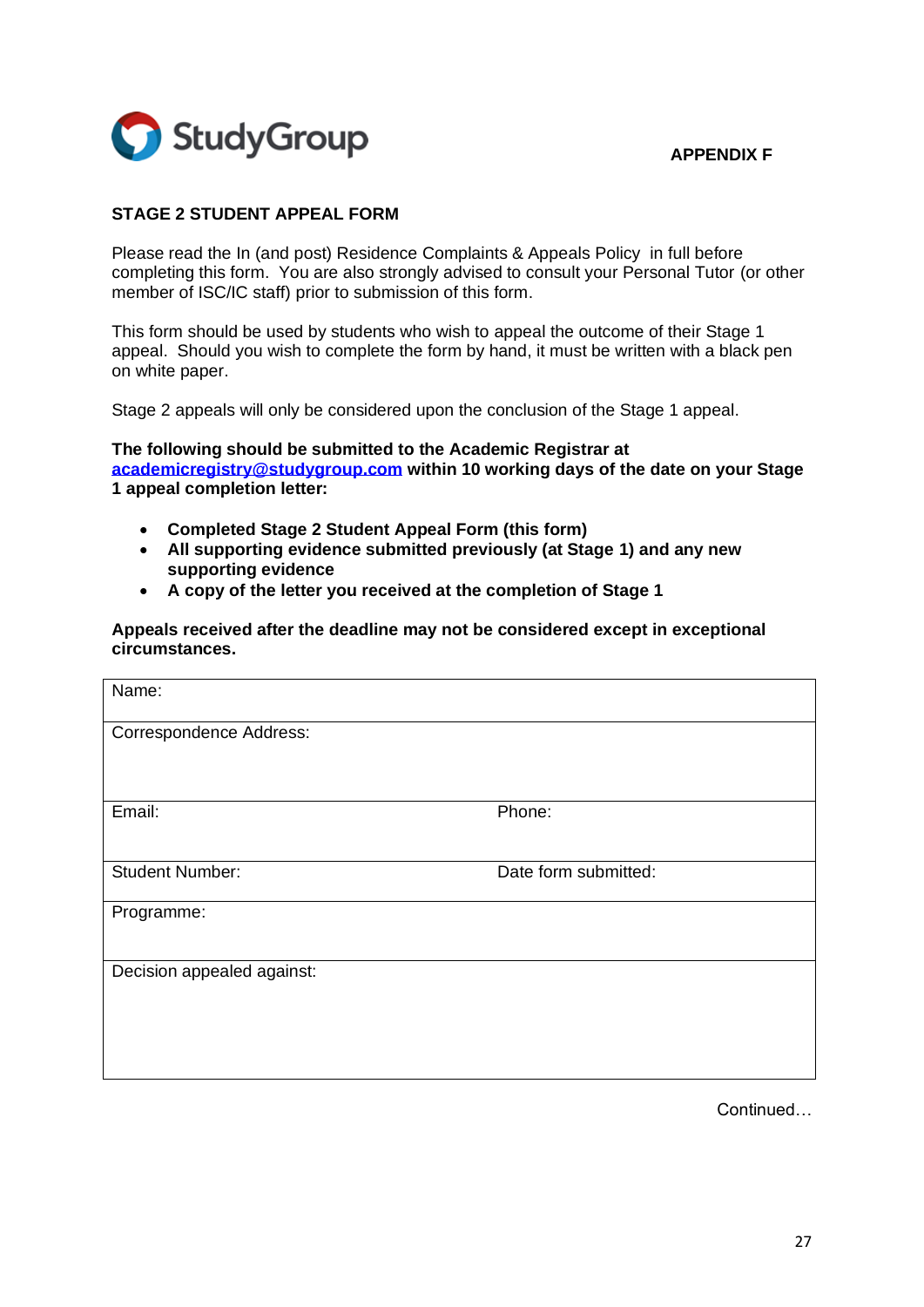…continued… **APPENDIX F**

#### **Grounds for Appeal**

**Please tick as appropriate.** Note: only tick the grounds you have reason and evidence for. Ticking all grounds will not improve your case.

- $\Box$  New material evidence which I was not available, for valid reasons, to provide at earlier stages;
- $\Box$  Bias or prejudice on the part of those who dealt with the appeal at the Appeals Committee;
- $\Box$  A consideration of whether the outcome was reasonable in all the circumstances;
- $\Box$  Breach by the ISC/IC Appeals Committee of the procedure set out in the Complaints and Appeals Policy

**Please explain in more detail the reason/s why you feel you have grounds for Stage 2 appeal:**

#### **Please explain what outcome you are looking for:**

#### **Declaration:**

I have read the In (and post) Residence Complaints & Appeals Policy and I declare that the information on this form is correct.

Student signature:……………………………………………

Date:………………………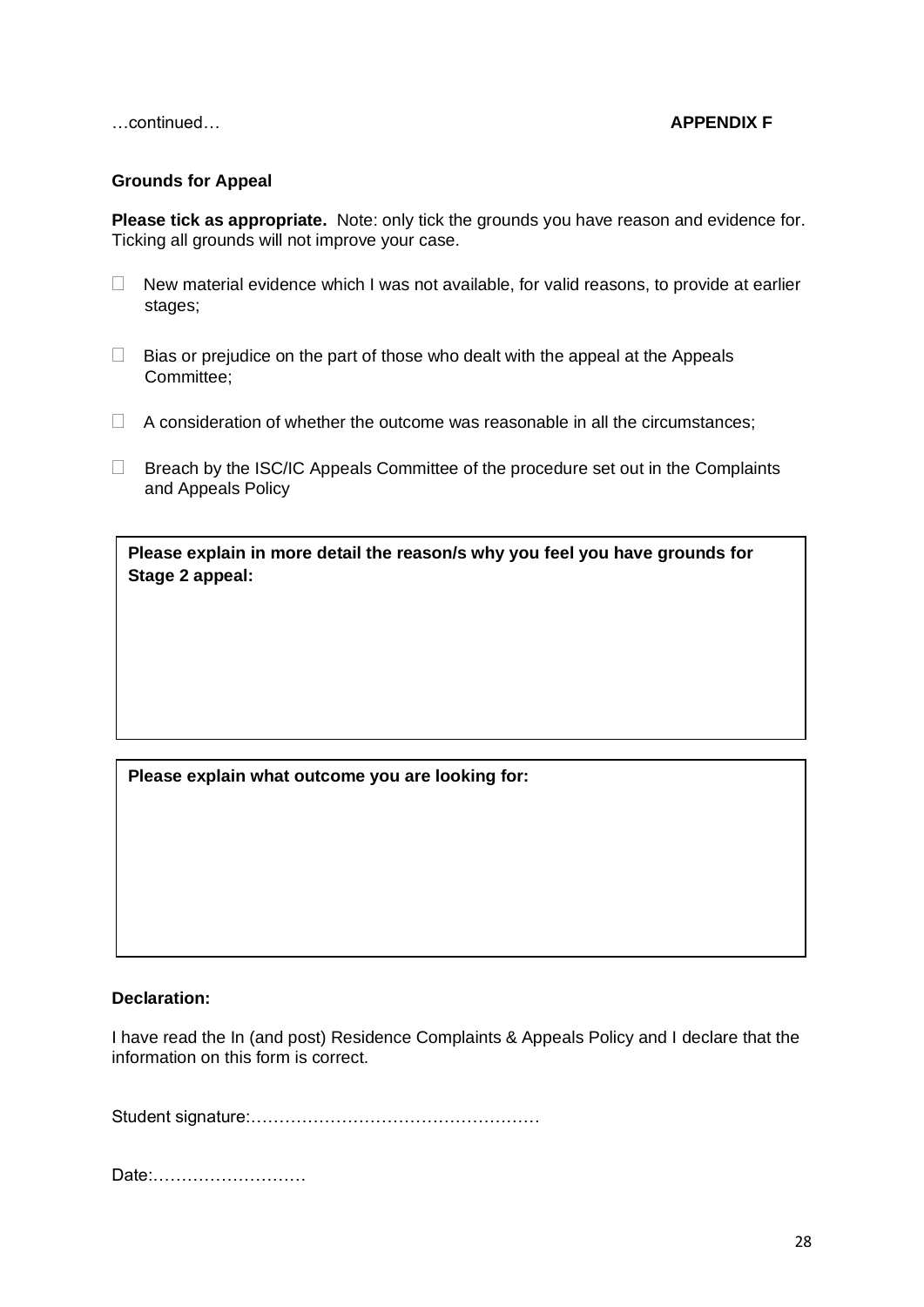

#### **Document Version Control**

|                                        | <b>Document Source</b>  | Academic Office       |                                                                                                                                                                                                                                                                                                                                                                                                                                                                                                                                                                                                                                                                                                                                                                                                                                                                                                                                                                                                                                                                                                                                                                                                                                                                                                                                                                                  |
|----------------------------------------|-------------------------|-----------------------|----------------------------------------------------------------------------------------------------------------------------------------------------------------------------------------------------------------------------------------------------------------------------------------------------------------------------------------------------------------------------------------------------------------------------------------------------------------------------------------------------------------------------------------------------------------------------------------------------------------------------------------------------------------------------------------------------------------------------------------------------------------------------------------------------------------------------------------------------------------------------------------------------------------------------------------------------------------------------------------------------------------------------------------------------------------------------------------------------------------------------------------------------------------------------------------------------------------------------------------------------------------------------------------------------------------------------------------------------------------------------------|
| <b>Authorised to</b><br><b>Approve</b> |                         | <b>ACADEMIC BOARD</b> |                                                                                                                                                                                                                                                                                                                                                                                                                                                                                                                                                                                                                                                                                                                                                                                                                                                                                                                                                                                                                                                                                                                                                                                                                                                                                                                                                                                  |
| <b>Version</b>                         | <b>Date</b><br>approved | <b>Update by</b>      | <b>Details</b>                                                                                                                                                                                                                                                                                                                                                                                                                                                                                                                                                                                                                                                                                                                                                                                                                                                                                                                                                                                                                                                                                                                                                                                                                                                                                                                                                                   |
| 1                                      | Jan 2016                | N/A                   | N/A                                                                                                                                                                                                                                                                                                                                                                                                                                                                                                                                                                                                                                                                                                                                                                                                                                                                                                                                                                                                                                                                                                                                                                                                                                                                                                                                                                              |
| $\overline{2}$                         | 03/12/2018              | Polly Bramhall        | <b>Both Policies</b><br>'In (and post) Residence' and 'Policy' added to title for<br>clarity<br>Variance in use of second person and third person<br>corrected. (Third person throughout)<br>More explicit timeframes for the consideration of<br>complaints and appeals (as per OIA guidance)<br>Added information relating to which written<br>communications the student should consider the<br>'completion of the complaint / appeal' (as per OIA<br>guidance)<br>Added requirement for written communications to<br>students to include reference to the OIA (as per OIA<br>guidance)<br>Added OIA information at the end of both processes,<br>including website address (as per OIA guidance)<br><b>Complaints Policy Only</b><br>References to 'Regional Director' amended to<br>'Cluster/Network Director'<br>Minor amendments to wording<br>Preamble added<br>Additional wording to clarify which form a student<br>should complete, at which stage and to whom it should<br>be submitted<br>Stage 3 Complaints to be submitted to the Academic<br>Office, who will nominate an independent<br>Cluster/Network Director to review the complaint (as<br>opposed to the Cluster/Network Director related to the<br>ISC in question).<br>The Academic Office will administer the Stage 3 review<br>and will keep records for audit purposes<br><b>Appeals Policy Only</b> |
|                                        |                         |                       | Previously the Stage 2 reviewer (was Regional                                                                                                                                                                                                                                                                                                                                                                                                                                                                                                                                                                                                                                                                                                                                                                                                                                                                                                                                                                                                                                                                                                                                                                                                                                                                                                                                    |